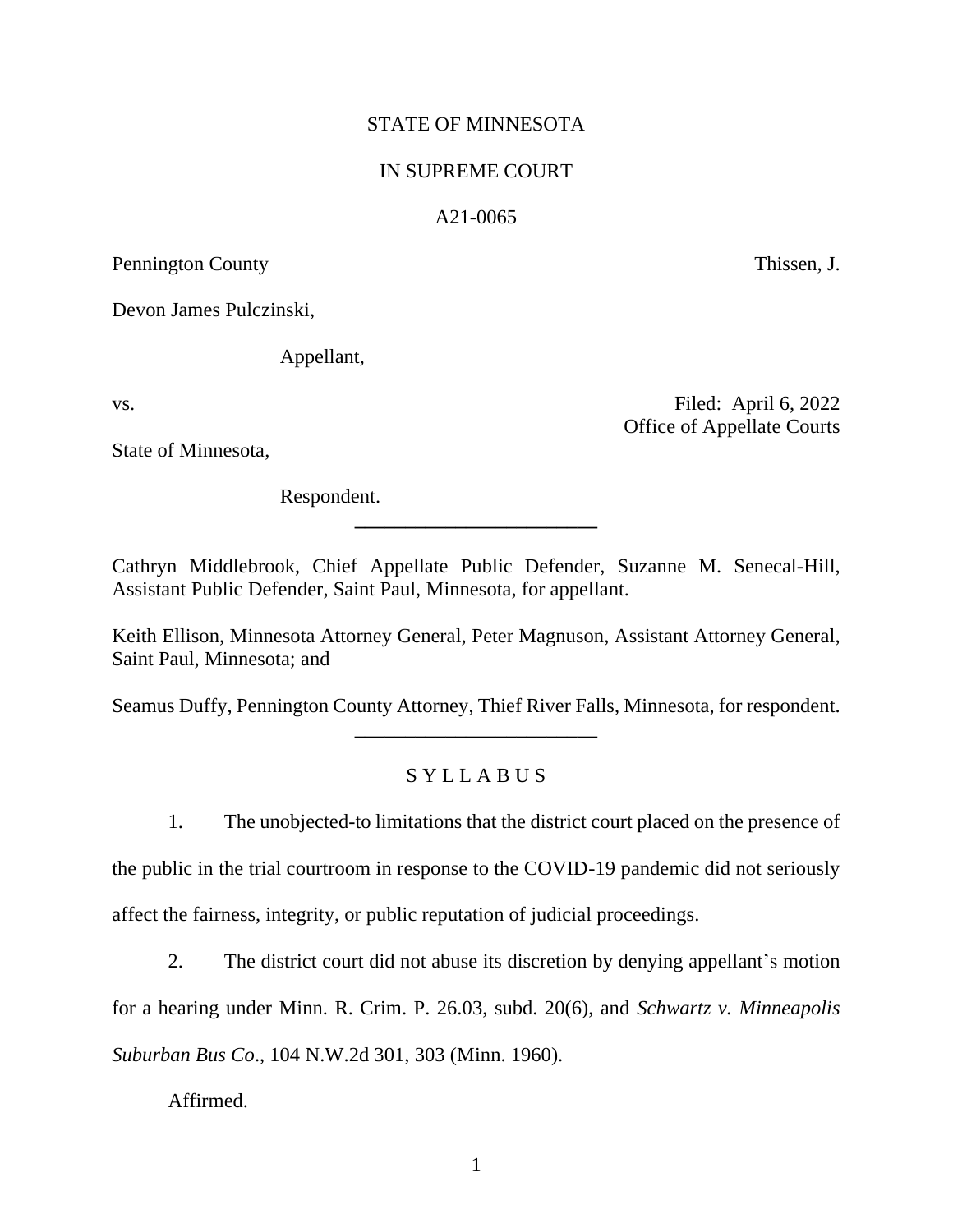#### O P I N I O N

THISSEN, Justice.

This case requires us to resolve two questions. First, is appellant Devon Pulczinski entitled to relief from his criminal convictions based on unobjected-to limitations that the district court placed on the presence of the public in the trial courtroom in response to the COVID-19 pandemic? Second, did the district court abuse its discretion by denying Pulczinski's motion for a hearing under *Schwartz v. Minneapolis Suburban Bus Co*., 104 N.W.2d 301, 303 (Minn. 1960), and Minn. R. Crim. P. 26.03, subd. 20(6)? Because the unobjected-to limitations did not seriously affect the fairness, integrity, or public reputation of judicial proceedings, and because the district court did not abuse its discretion by denying a *Schwartz* hearing under Rule 26.03, subdivision 20(6), we affirm.

#### **FACTS**

A Pennington County grand jury indicted Pulczinski with first-degree murder in violation of Minn. Stat. § 609.185(a)(1) (2020); second-degree intentional murder in violation of Minn. Stat. § 609.19, subd. 1(1) (2020); and first-degree arson in violation of Minn. Stat. § 609.561, subd. 1 (2020), in connection with the death of A.E. Pulczinski pleaded not guilty and demanded a jury trial.

Pulczinski's jury trial was scheduled to start on April 13, 2020. But on March 13, 2020, Governor Tim Walz declared a peacetime emergency because of the COVID-19 pandemic. On March 20, the Chief Justice issued an order barring all district courts from beginning new jury trials before April 22, or until further order. Continuing Operations of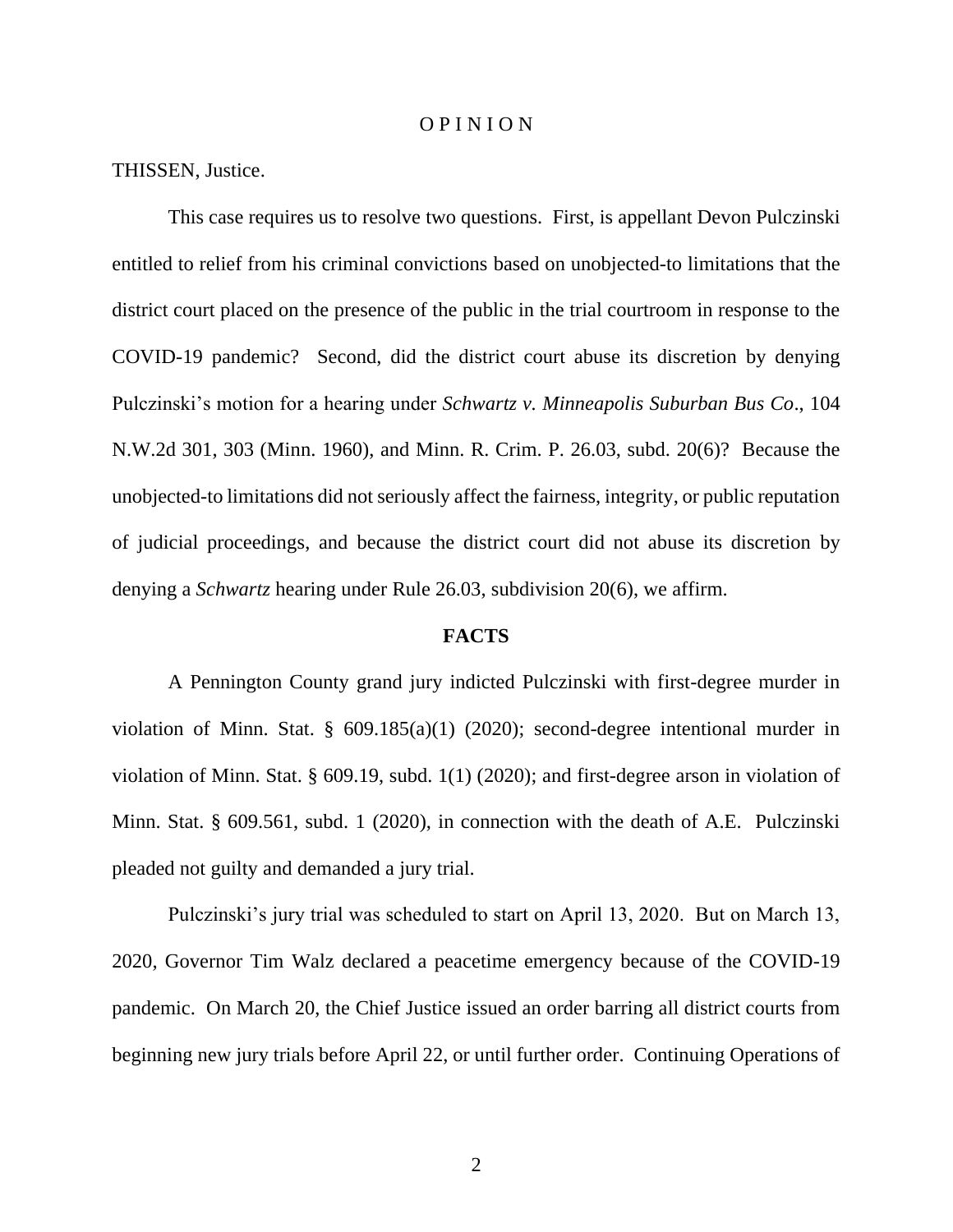The Courts of the State of Minnesota Under a Statewide Peacetime Declaration of Emergency, No. ADM20-8001, Order at 3 (Minn. filed Mar. 20, 2020).

On May 15, 2020, the Chief Justice issued an Order Governing the Operations of the Minnesota Judicial Branch Under Emergency Executive Order Nos. 20-53, 20-56, ADM20-8001 (Minn. filed May 15, 2020). The Order noted that the Judicial Branch was entering a "transitional phase" to allow in-person proceedings. *Id.* at 1. The Order further required district courts to adhere to safety and exposure precautions laid out in the Judicial Branch COVID-19 Preparedness Plan. *Id.* at 2, 5–7.

Consistent with direction from the Judicial Council, each county was required to prepare a jury trial plan and have it approved before jury trials could be held. Pennington County submitted and received approval of its plan, and we take judicial notice of it. The Pennington County plan notes that it "takes into consideration the resources of the Ninth Judicial District and the capacity of our Judicial Center." The Pennington County plan also states that "[s]ocial distance markings have been made in the courtrooms and the jury room to ensure everyone maintains proper spacing of 6 feet distance (360 degrees) at all times." To ensure social distancing, the plan states that members of the public and/or media may observe court proceedings via interactive television capabilities (ITV) from either the other courtroom or the Pennington County boardroom, which is in the same building as the courtrooms. The plan also notes that both video/audio observation and audio only would be acceptable mediums.

Pennington County also submitted a Social Distancing Chart for Jury Trials (Jury Chart), which shows proposed seating arrangements for counsel, court staff, and jurors.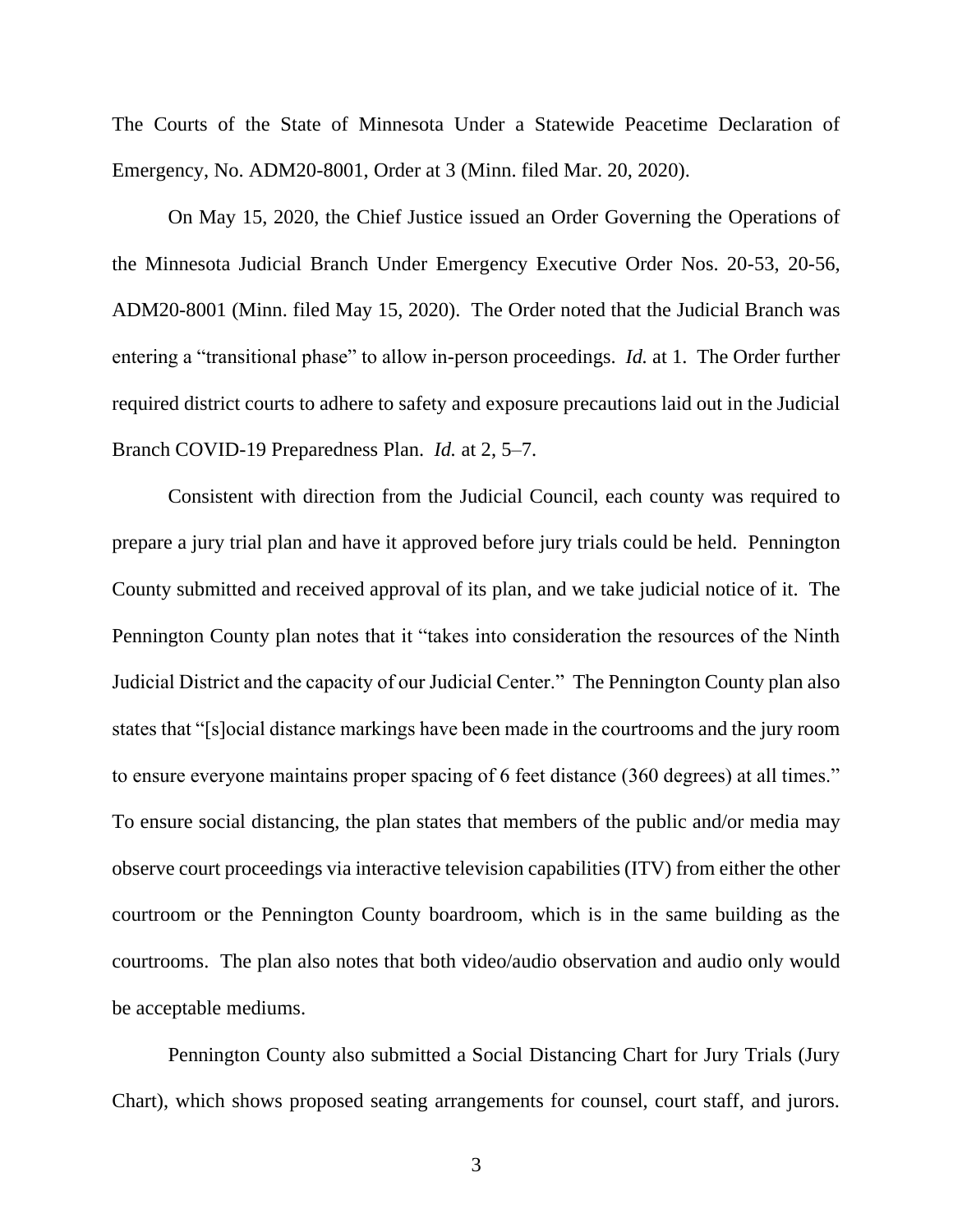The Jury Chart marks 14 socially distanced circles in the courtroom gallery (the courtroom space where the public sits in nonpandemic times) for 12 jurors and 2 alternates.

Additionally, the Pennington County plan references a letter that all potential jurors would receive from the Chief Judge of Pennington County. In the letter, the Pennington County Chief Judge wrote: "Our goal is to protect the rule of law and gradually resume normal functions in our courts while at the same time protecting the health of our community members who are exercising and performing their duties, responsibilities, and rights in our courthouses." She also assured potential jurors that there would be ample space for social distancing, stating: "All of our courtrooms have been carefully mapped and marked to help us observe proper distancing during the trial. Once the courtroom has reached its maximum capacity consistent with safe distancing, no additional persons will be permitted to enter."

On August 12, 2020, the district court held a pretrial hearing. At the outset, the court noted, "[E]arlier today I met with counsel to go over some logistics of how to conduct a jury trial in the midst of a pandemic. So thank you, counsel, that was very productive." The lawyers made no response at that time.

The parties did have some discussion related to accommodating the public. During the August 12, pretrial hearing, defense counsel requested that witnesses who had finished testifying be allowed to watch the trial from the viewing rooms:

Also, it would be my position since based on our prior discussions from today and the fact that there is going to be two rooms for the—or potentially two rooms for people to watch the trial, it would be that once all witnesses are done and they're released, then they could watch the trial if there is still a trial ongoing.

4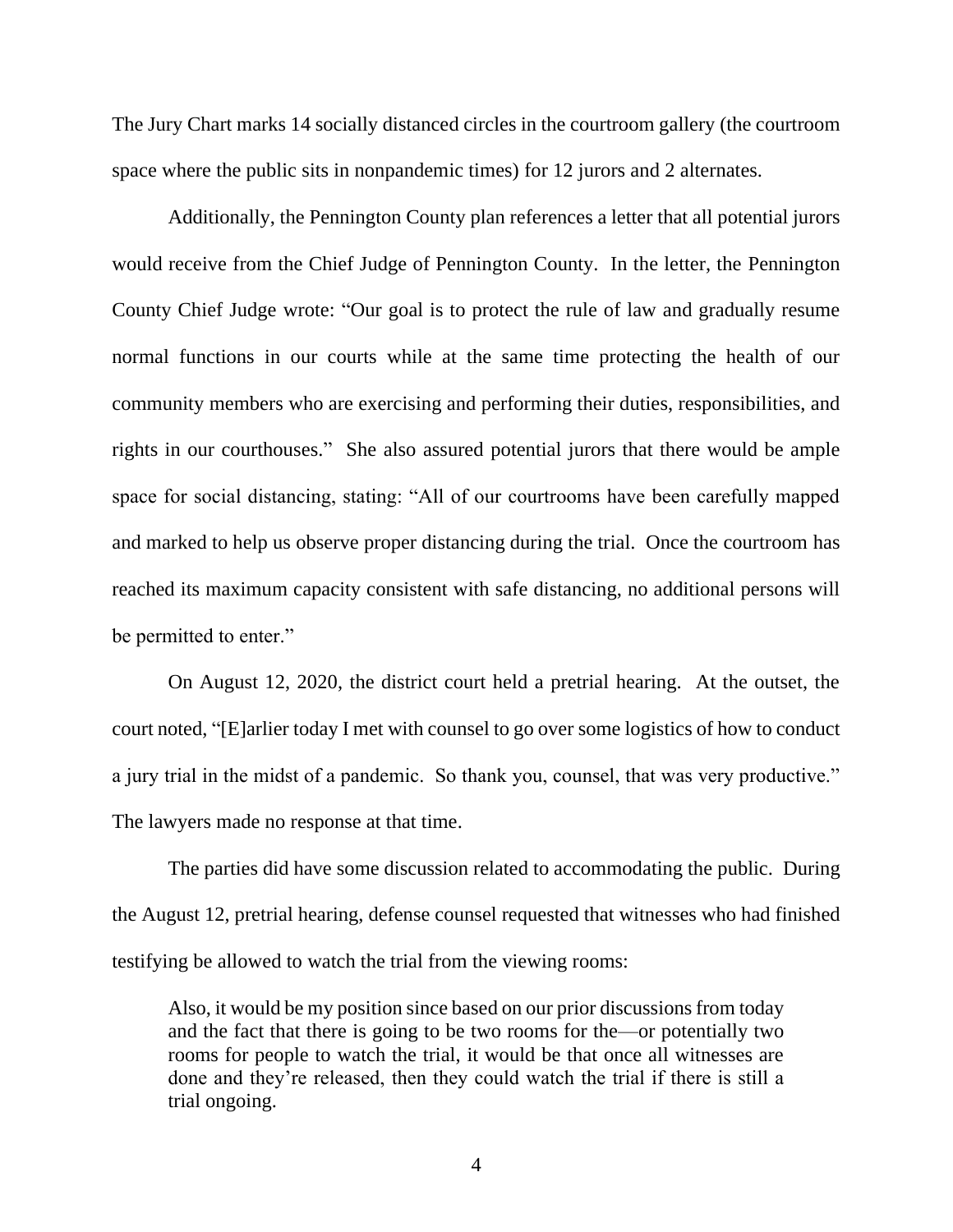The prosecutor consented.

Later, after discussing other pretrial matters, the court asked, "Counsel, were there any other issues that either side would like to bring up here today?" In response, the prosecutor asked, "Do we need to put anything on the record regarding the public viewing? How things like that are going to be addressed?"

The district court then responded by describing on the record the protocols and how the courtroom would be set up differently because of the COVID-19 pandemic. This included safety and exposure precautions, like the need for social distancing. The court stated, "Mr. Pulczinski is entitled to a public trial, and so the way that counties and our state are conducting trials is by having public access in other places, not just the courtroom itself."

The district court explained that the jury would sit in the gallery six feet apart and that they were "going to take up that whole space and that is why we are not able to have members of the public in this particular courtroom." The court further explained that the public could watch the trial in Courtroom 1 and the Pennington County Board Room, both of which were equipped with ITV.

At the hearing, the district court explained that it had submitted a jury plan through two layers of state court administration so it could conduct trials in Pennington County. An acceptable plan required social distancing. The court added, "You can see we've got signs and tape and markers on the floor and a different configuration for how counsel is sitting, and this is all because of our pandemic and the social distancing requirements that we have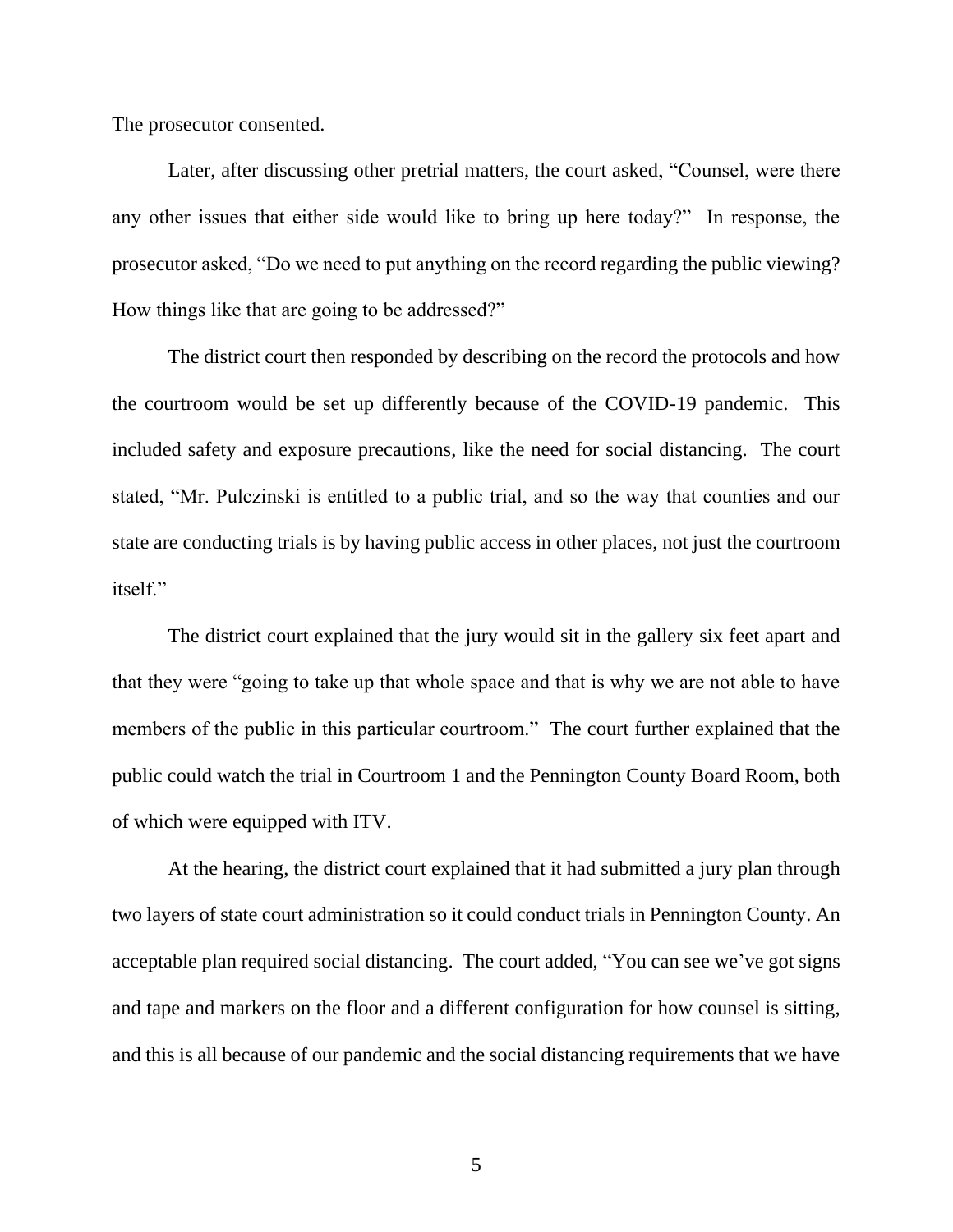to follow." Additionally, the court talked about the need to accommodate Pulczinski's family and the victim's family.<sup>1</sup>

After describing the protocols, the court once again asked, "Counsel, any other matters that you would like to put on the record or you would like me to put on the record?" Defense counsel did not raise any objections to the trial restrictions; instead, he responded with a clarifying question about motions in limine and impeaching a witness.

At the end of the pretrial hearing, defense counsel noted his dissatisfaction with having to sit six feet away from his client. But he consented to the trial restriction because "given the pandemic, given the work everyone has done to get this trial going and given the fact that it's been about a year and a half since the allegations, we are comfortable with the approved distance between myself and my client." The court acknowledged defense

The Court: Correct.

<sup>1</sup> The following exchange occurred regarding the need to accommodate family in the separate viewing rooms:

The Court: I've had extensive conversations with counsel for I know family, friends who'd like to come to these hearings, which is your right to do so. We don't have unlimited space and we do still have social distancing requirements in those [viewing] rooms, and so it's important that those be followed because we just don't have unlimited seating for everybody. *But I'm sure that if you are a family member in this case who have been talking with counsel, I expect that you still might have conversations about that.*

Prosecutor: And just so the record is clear, we've talked about designating, you know, one place for victim's family and another place for defendant's family so that way there's access for both while social distancing, everything like that. And we understand that there is going to be conversations that need to be had about limited space and things like that.

Prosecutor: And it is my understanding that the Court is going to allow, if you live in the same household, you can be closer together, but if you don't, you have to maintain the six feet of distance.

The Court: That's correct. Just like we're doing here today. (Emphasis added.)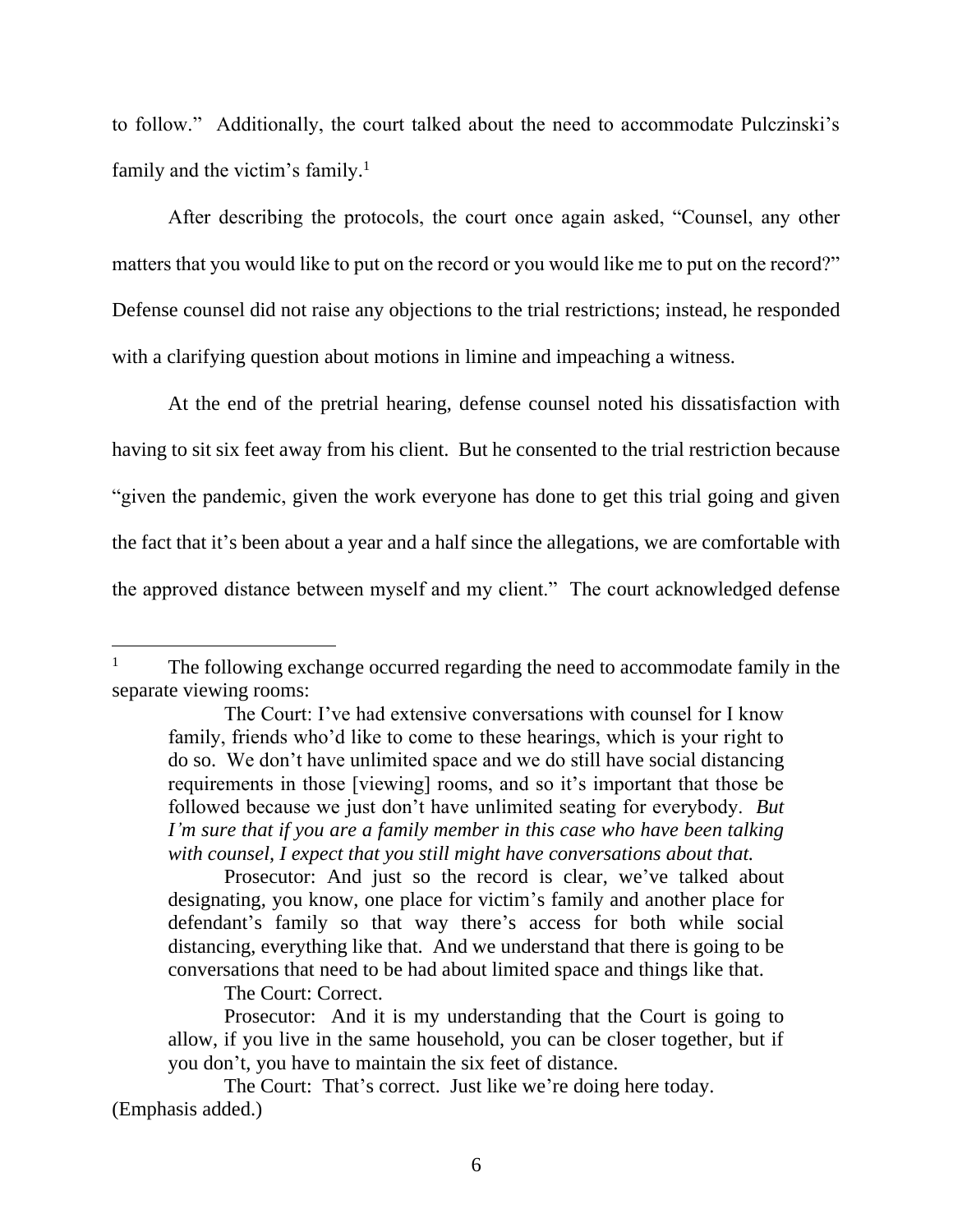counsel's statements and remarked that the Pennington County jury plan included six feet of space between attorneys, clients, and even co-counsel.

The district court held voir dire from August 31 through September 3, 2020. On the first day, a potential juror was excused because she had possible COVID-19 symptoms. Later that day, the parties learned that an essential witness for the State was exposed to COVID-19. Because of health concerns, the parties discussed having the essential witness—a lead investigator—testify in the adjoining courtroom via ITV. Pulczinski consented on the record and waived his right to confront her in person.

But the next day, the parties agreed to postpone the trial for two weeks to accommodate the witness who had to quarantine. Defense counsel expressed his client's preference for in-person testimony. After discussion, the district court agreed to start the trial on September 14, 2020, so that the witness could "safely come into the courthouse and testify."

The parties then agreed to continue with jury selection. The district court allowed one additional alternate juror to be seated in case something unexpected happened or someone got COVID-19. Before the trial began, however, the court excused the additional alternate juror because "15 is one too many for how many we can socially distance safely inside the courtroom itself." Finally, because the trial date was postponed, the court held a hearing before the jurors were sworn in for trial duty to ensure that no juror had learned anything about the case over the two-week delay.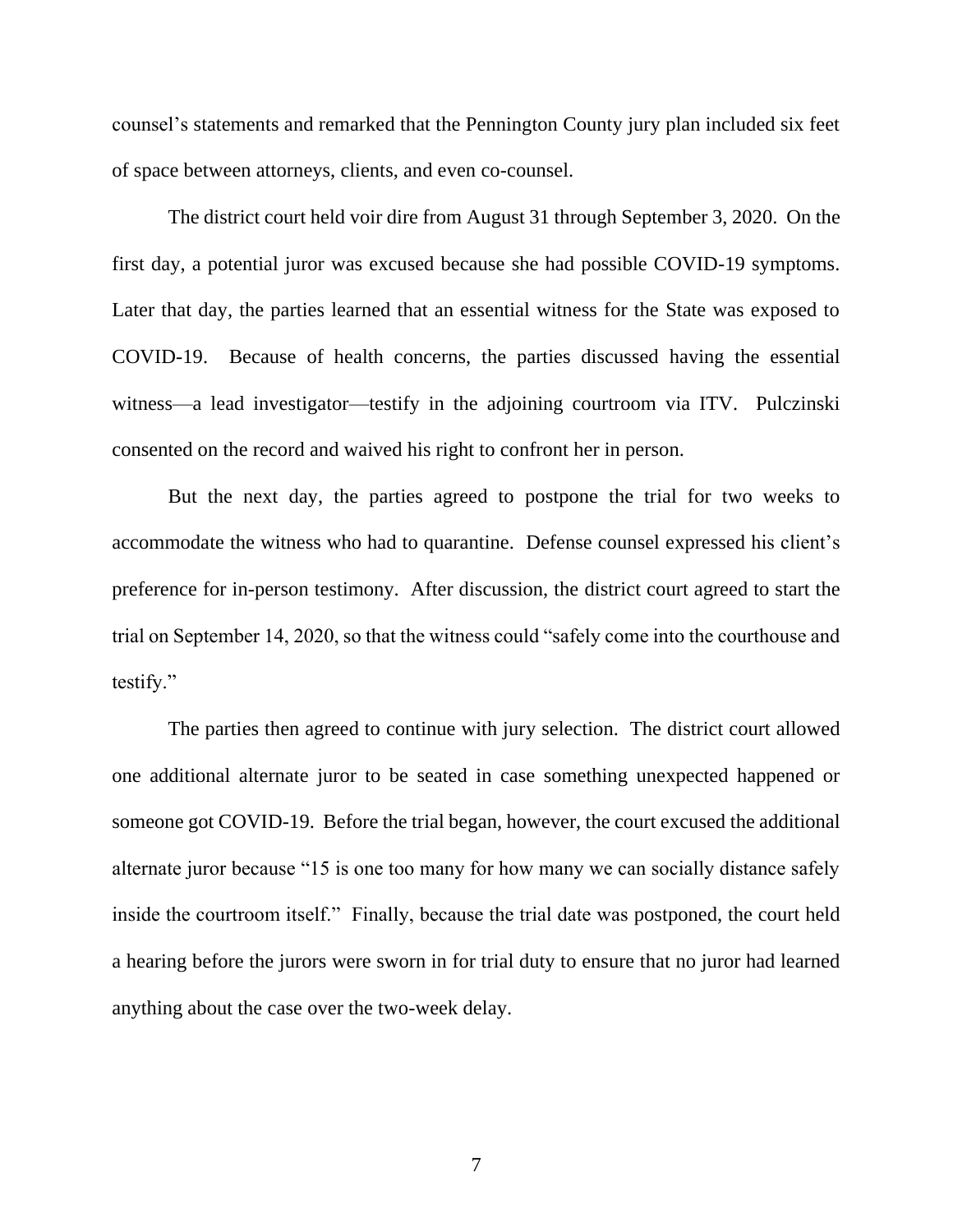At trial, the State presented the following evidence. In March 2019, Pulczinski was living in an upper duplex in Thief River Falls. Pulczinski knew the victim because they were both part of the local drug scene and addicted to methamphetamine.

On March 22, 2019, the police executed a search warrant at Pulczinski's apartment. Pulczinski was not present during the search, but the police seized methamphetamine and drug paraphernalia. They also arrested three other people who were in the apartment.

Following the search, Pulczinski believed that people had stolen some of his things. He suspected that several individuals, including the victim, were involved in the thefts. Pulczinski told a friend that he wanted to get "payback" and "revenge" against them. He asked the friend to reach out to the victim so that he could meet up with the victim to "surprise her" and "take her stuff." On March 26, the night before the murder, the friend sent a message to the victim on Facebook.

The next day, on March 27, around 4:20 p.m., the victim's grandmother and greataunt dropped off the victim at Pulczinski's apartment. The victim asked her grandmother and great-aunt to wait for her. They exchanged a few text messages because the grandmother and great-aunt were going to run some errands. When they got back, the grandmother sent a text message to the victim to let her know that they had returned. Although the grandmother's phone showed that the text message was read, the victim did not reply. The grandmother then sent the victim more text messages, but her phone indicated that those messages were not read. After waiting between 45 to 60 minutes, the grandmother got out of the car to get the victim.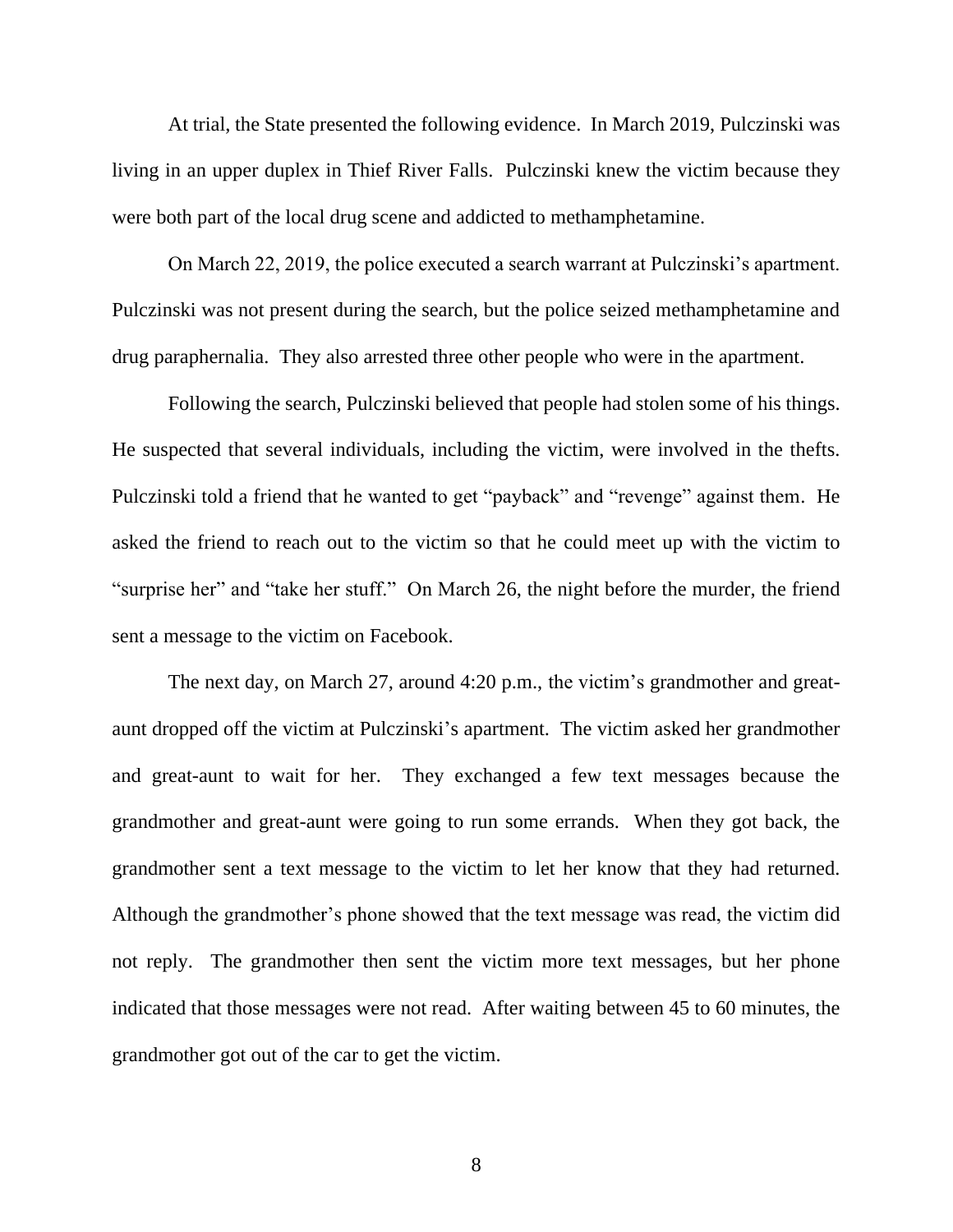When the grandmother got out of the car, she saw that Pulczinski's apartment was on fire. She ran to the duplex and called out for the victim, but there was no response. Firefighters responded to the fire and put out the flames. They found a body on the kitchen floor and a propane tank in the hallway. The body was later identified as the victim. She was found face down with a plastic bag around her head and cords around her neck. Her hands were also tied behind her back and her ankles were tied together. The medical examiner determined that she died from asphyxia due to the plastic bag. Initially, officers were unable to locate Pulczinski after the fire. They were suspicious of him because of the recent search warrant. Later that evening, law enforcement arrested Pulczinski with the help of two informants who were friends of Pulczinski. The two informants and law enforcement devised a plan whereby the informants would get Pulczinski into the car, after which law enforcement would stop the car and arrest Pulczinski. The plan worked, and later when Pulczinski was removed from the car, he said, "They had nothing to do with it. It was all me."

As part of the murder investigation, law enforcement also interviewed N.H., a friend of Pulczinski's, three different times. Over the course of the interviews, N.H.'s explanation of what happened evolved. During his third interview, N.H. admitted being in Pulczinski's apartment when the victim was killed. At trial, N.H. testified under protection of immunity and was subject to cross-examination. A partial fingerprint from a piece of electrical tape from the bag around the victim's head matched N.H.'s left ring finger.

N.H. testified that he and Pulczinski became friends through mixed martial arts training. He also testified that Pulczinski had contacted him because Pulczinski believed

9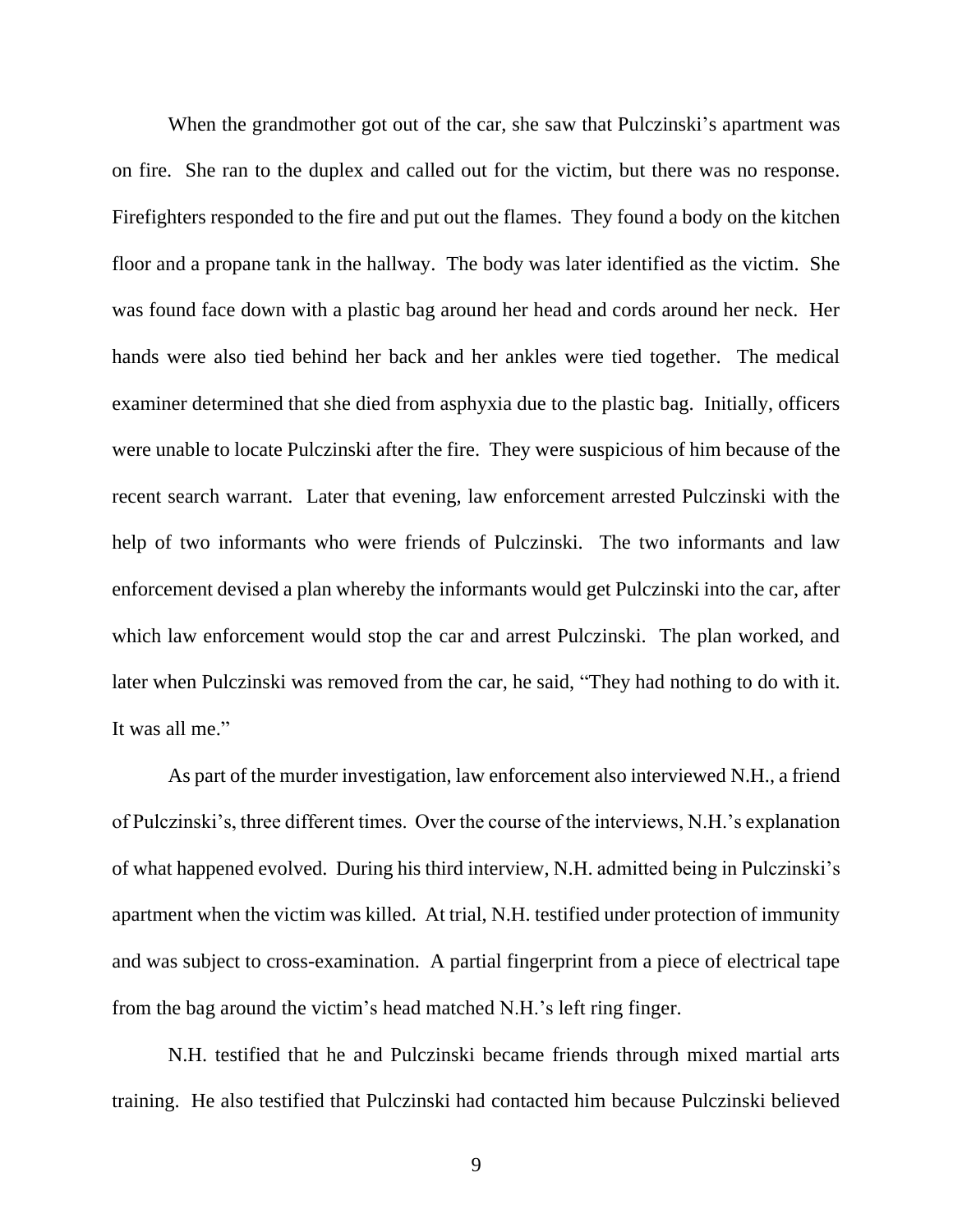that people had stolen some of his things and that "he had some asses he wanted kicked." Pulczinski then listed names, and N.H. responded that he wanted "nothing to do with the female, but any of the guys I'm game." According to N.H., he went over to Pulczinski's apartment on March 27. While they were hanging out, the victim came over. N.H. was upset to see the victim and followed Pulczinski into his bedroom and asked what was going on. Pulczinski ignored him. Pulczinski grabbed a few things from the bedroom, like cotton balls and Q-Tips, and N.H. thought Pulczinski was going to inject some methamphetamine. Pulczinski and the victim then argued. As the victim was about to leave, Pulczinski finally told her to "just do it," and the victim sat down to prepare a needle to inject Pulczinski with methamphetamine.

According to N.H., once the victim sat down, Pulczinski walked up behind her with an extension cord and wrapped it around her neck, choking her. The victim said she was sorry and pleaded to be let go. She was fighting back when Pulczinski pulled her into the kitchen. N.H. then said, "That's not working," and Pulczinski let go of the cord and used his arms to choke her instead. After about a minute, the victim was no longer moving.

According to N.H., Pulczinski then asked N.H. to hand him a bag. N.H. did not respond, and he did not see what happened next. He recalled that Pulczinski said, "We need to get out of here before we're charged with murder." As they left the apartment, N.H. looked back and saw the victim with a bag around her head and her hands and ankles bound.

Two other people testified that Pulczinski admitted to them that he had killed the victim. First, C.R., who had initially helped Pulczinski get away after the fire and lied to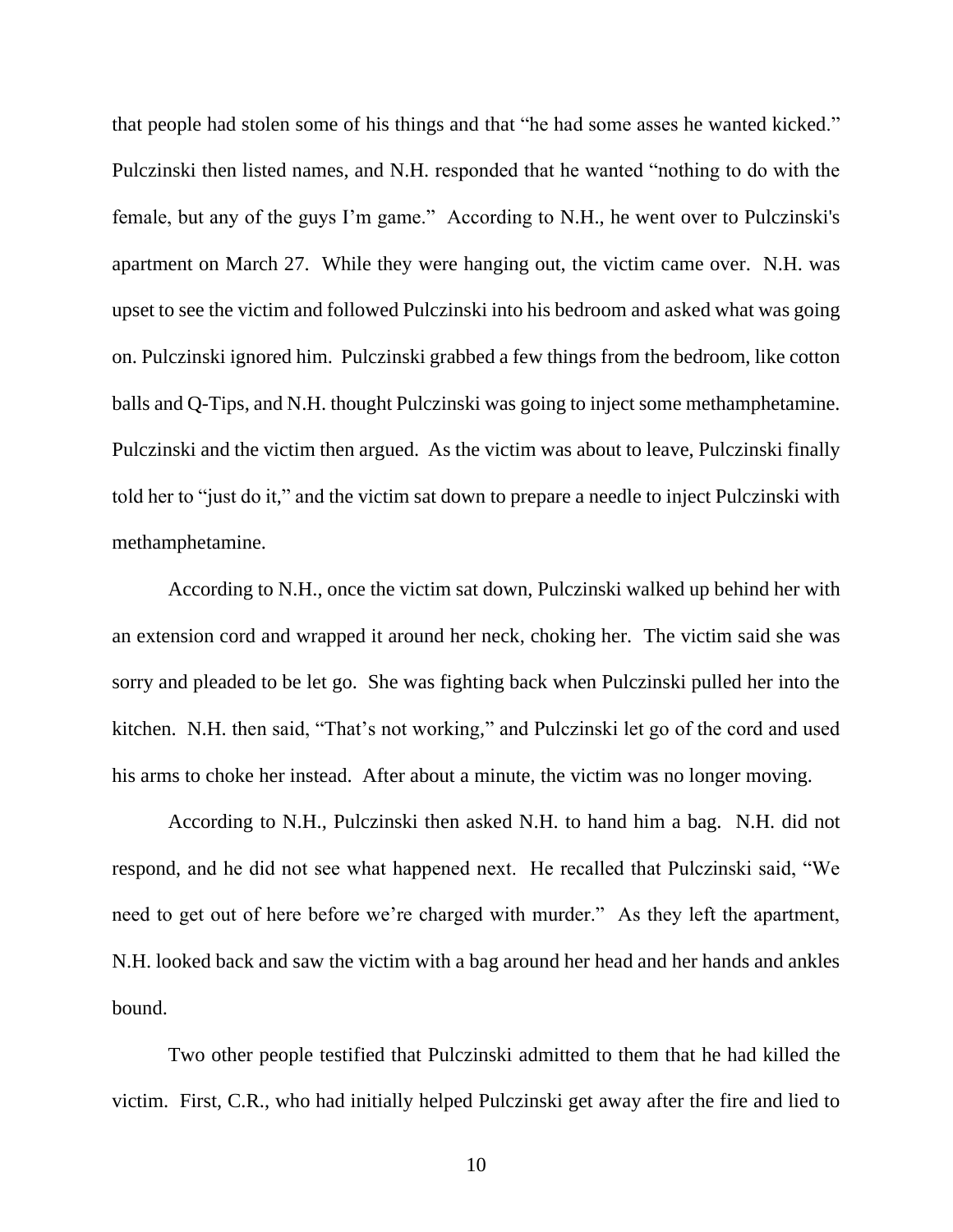the police about Pulczinski's involvement, testified that Pulczinski told him that Pulczinski killed the victim by tying a cord around her neck and choking her. The other person, one of the informants, testified that Pulczinski admitted killing someone because she had stolen from him. Pulczinski chose to testify. He implicated N.H. as the person who killed the victim. The jury found Pulczinski guilty as charged.

After the jury returned its verdict, Pulczinski learned that Juror #8 was Facebook friends with the victim's stepmother, two of her brothers, two of her uncles, and her godparents. Two of Juror #8's sons were also Facebook friends with both of the victim's brothers. Further, based on publicly available information, Pulczinski cited five examples to show that not only was Juror #8 Facebook friends with the victim's family members, but also interacted with them: (1) An uncle of the victim "liked" a photo that Juror #8 posted of her former husband on May 9, 2015; (2) Juror #8 "liked" a photo of one of the victim's brothers on April 28, 2016, and another photo the brother posted on July 18, 2016; (3) the victim's stepmother "liked" a photo of Juror #8's wedding on October 12, 2018, and commented, "Congratulations!"; (4) one of Juror #8's sons "liked" a photo of the victim and her brothers that one of her brothers posted on March 31, 2019—4 days after the victim had died; and (5) an uncle of the victim "liked" a wedding photo that Juror #8 posted on May 12, 2019. Notably, none of the Facebook friends were witnesses or otherwise identified to the jurors in the jury questionnaire, and none of the Facebook friends had the same last name as the victim.

Based on this information, Pulczinski moved the district court to conduct a *Schwartz* hearing to explore whether Juror #8 lied during the voir dire by failing to disclose her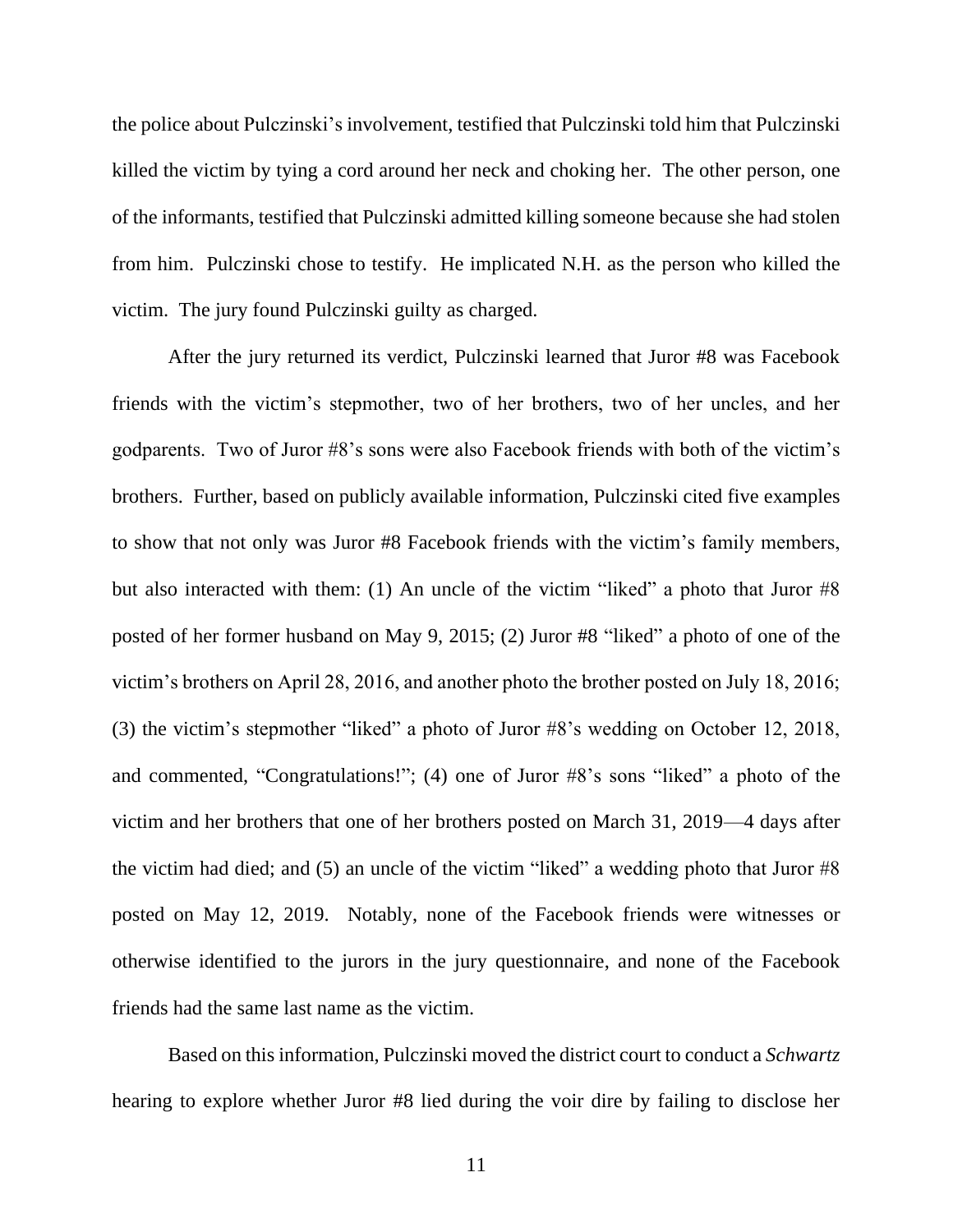Facebook friendships with the victim's family. The district court denied the motion. The district court reasoned: "Where was she dishonest? Because the names that you throw out from Facebook were not names on the questionnaire and they weren't called as witnesses." Further, the district court stated that "voir dire is a process for attorneys to inquire, to get information about the qualifications of the juror. If you don't ask, if you don't follow-up, you can't blame the juror for that."<sup>2</sup>

#### **ANALYSIS**

I.

A.

We begin with the question of whether Pulczinski is entitled to relief based on the unobjected-to limitations the district court placed on the presence of the public in the trial courtroom in response to the COVID-19 pandemic.<sup>3</sup> According to Pulczinski, the unobjected-to limitations violated his constitutional right to a public trial. *See* U.S. Const. amend VI ("In all criminal prosecutions, the accused shall enjoy the right to a speedy and public trial . . . ."); *see also* Minn. Const. art. I, § 6 (same).

<sup>&</sup>lt;sup>2</sup> The voir dire discloses that three other persons who served as jurors had connections to people in this case. The husband of one of the jurors coached Pulczinski in football and the juror testified that she knew Pulczinski's mother. Another juror was friends with Pulczinski's uncle. And the children of another juror knew the victim.

<sup>&</sup>lt;sup>3</sup> There is no record of Pulczinski objecting to the restrictions. At oral argument, Pulczinski suggested that he may have objected to the restrictions at pretrial hearings held before the August 2020 hearing at which the district court explained the COVID-19 protocols for the trial. Those earlier hearings were held on the record on January 3, 2020, and March 2, 2020. We have reviewed the transcripts of those hearings and did not see any objection, a result that is not surprising because the hearings were held before the COVID-19 health crisis became apparent.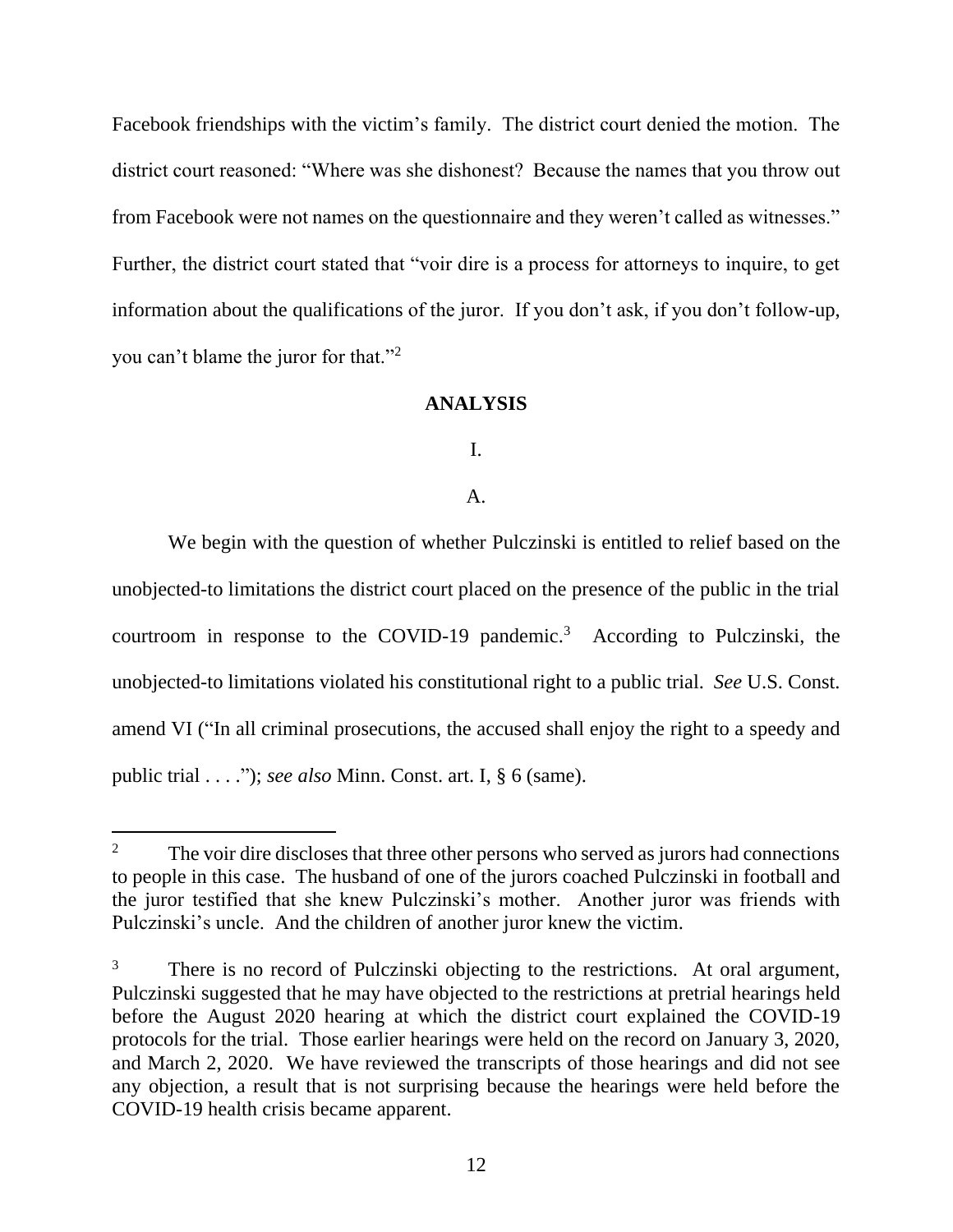"When a defendant fails to object at trial, the forfeiture doctrine generally precludes appellate relief."<sup>4</sup> *State v. Lilienthal*, 889 N.W.2d 780, 784–85 (Minn. 2017); *see also State v. Beaulieu*, 859 N.W.2d 275, 278 (Minn. 2015) (stating that a right may be forfeited by "the failure to make timely assertion of the right before a tribunal having jurisdiction to determine it" (quoting *United States v. Olano*, 507 U.S. 725, 731 (1993))). The forfeiture doctrine plays a vital role in the criminal justice system because it encourages defendants to object while before the district court so that "any errors can be corrected before their full impact is realized." *Beaulieu*, 859 N.W.2d at 279 (citation omitted) (internal quotation marks omitted). But because a rigid and undeviating application of the forfeiture doctrine would be out of harmony with the rules of fundamental justice, Rule 31.02 provides appellate courts "a limited power to correct errors that were forfeited." *Beaulieu*, 859 N.W.2d at 279 (citation omitted) (internal quotation marks omitted); *see Olano*, 507 U.S. at 731. This limited power is known as the plain-error doctrine. *Beaulieu*, 859 N.W.2d at 279.

Under the plain-error doctrine, a defendant must establish (1) an error, (2) that is plain, and (3) that affects the defendant's substantial rights. *State v. Griller*, 583 N.W.2d 736, 740 (Minn. 1998); *Johnson v. United States*, 520 U.S. 461, 466–67 (1997). When the

<sup>&</sup>lt;sup>4</sup> Pulczinski argues that his right to a public trial cannot be forfeited because public trials help uphold First Amendment rights. He contends that the public has a constitutionally mandated right of access to a criminal trial, and a criminal defendant cannot unilaterally exclude the public or the press from a trial. The public's right to access under the First Amendment is not at issue here. Pulczinski forfeited *his* ability to appeal an issue under the Sixth Amendment. Whether a different person—member of the press or public—had the right to assert the closure violated his or her First Amendment rights is not at issue here.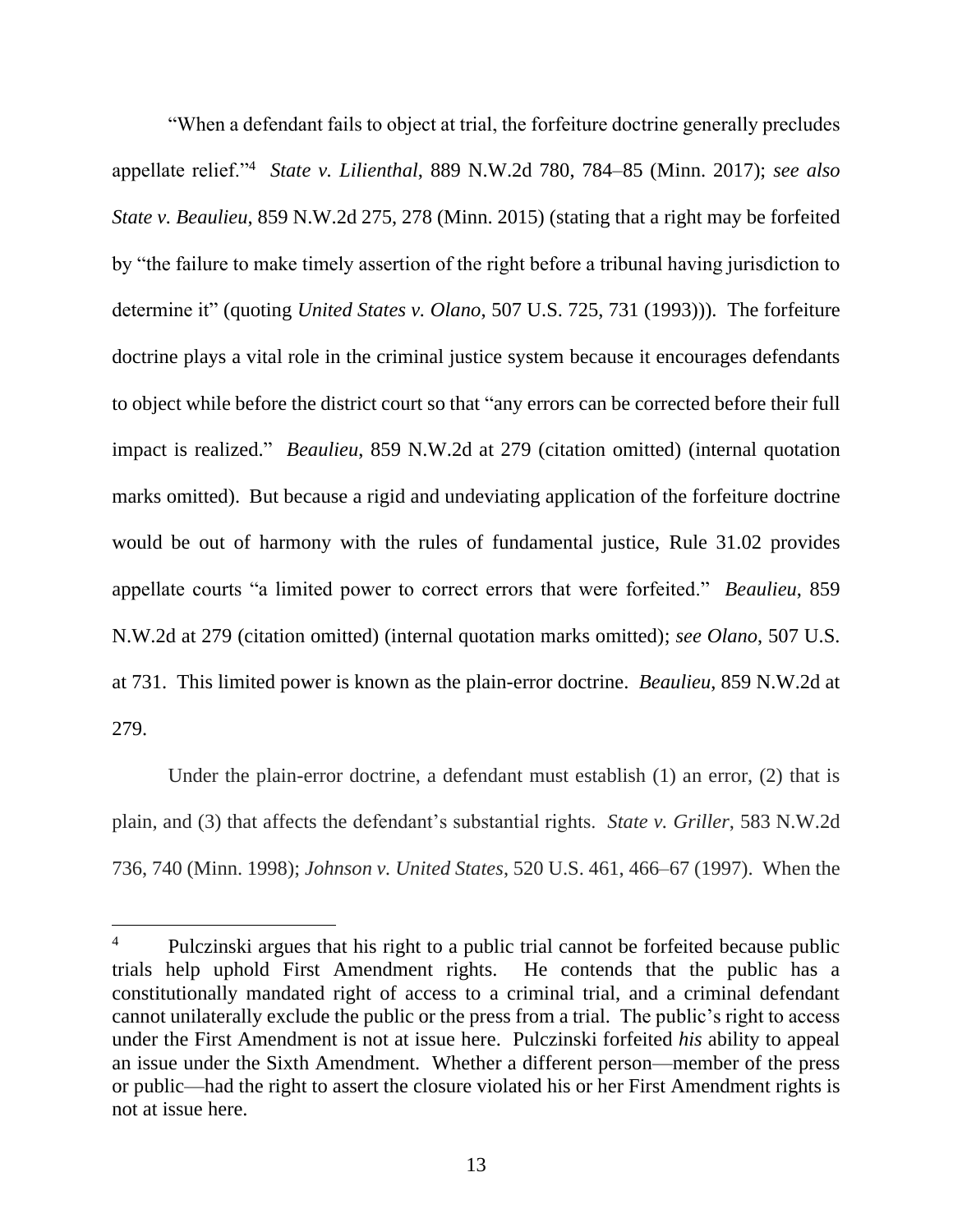defendant satisfies these requirements, an appellate court may correct the error *only* when it seriously affects the fairness, integrity, or public reputation of judicial proceedings. *State v. Crowsbreast*, 629 N.W.2d 433, 437 (Minn. 2001); *Johnson*, 520 U.S. at 467.

Our analysis of the fairness, integrity, or public reputation of judicial proceedings does not focus on whether the alleged error affected the outcome resulting in harm to the defendant in the particular case. Rather, we ask whether failing to correct the error would have an impact beyond the current case by causing the public to seriously question whether our court system has integrity and generally offers accused persons a fair trial. *See State v. Bustos*, 861 N.W.2d 655, 663–64 (Minn. 2015) (explaining that a plain error affecting a defendant's substantial rights warrants reversal only when the error must be addressed to ensure the fairness, integrity, or public reputation of judicial proceedings); *Olano*, 507 U.S. at 736–37; *Johnson*, 520 U.S. at 470 (assessing whether reversal of the conviction would expose the judicial process to public ridicule after assuming that the defendant's substantial rights were harmed); *see also State v. Benton*, 858 N.W.2d 535, 540–41 (Minn. 2015) (noting that the judicial process would be "thwarted" if the defendant who requested the courtroom closure could now seek "a second bite at the apple").

In summary, appellate courts have a limited discretionary power to grant relief based on an unobjected-to error, which may be exercised only when a plain error affected a particular defendant's substantial rights *and* a failure to correct the error would have an impact beyond the current case by causing the public to seriously question the fairness and integrity of our judicial system. In section I.C., we address whether we may grant Pulczinski any relief to correct the forfeited error under the plain-error doctrine. But first,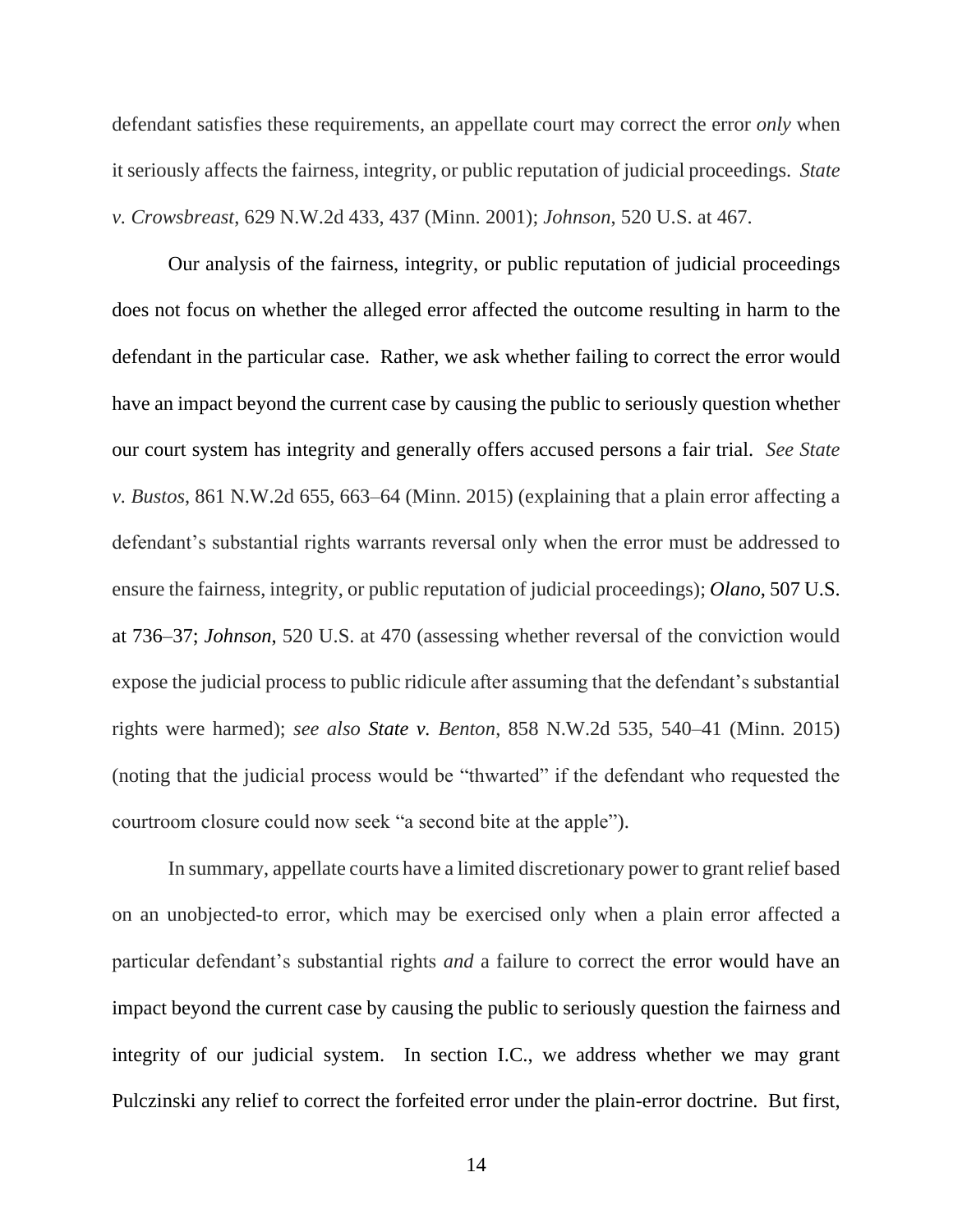we turn in section I.B. to Pulczinski's argument that regardless of his failure to object, he is entitled to automatic reversal of his conviction because he alleges a violation of a structural error.

B.

Pulczinski argues that because a violation of the right to a public trial is a structural error, he is entitled to an automatic reversal of his conviction regardless of his failure to object to the closure. We disagree. For the reasons stated below, we hold that our rule that we will not exercise our discretion to grant relief for an unobjected-to error unless the error seriously affected the fairness, integrity, or public reputation of judicial proceeding applies when a defendant fails to object to a courtroom closure.

We have never addressed the precise question of whether an automatic reversal is required when a district court closes a courtroom in violation of a defendant's right to a public trial, but the defendant failed to object to the closure.<sup>5</sup> But our decision in *Benton* a case of unpreserved invited error—provides strong direction for our analysis in this case.

<sup>5</sup> "[I]n the case of a structural error where there is an objection at trial and the issue is raised on direct appeal, the defendant generally is entitled to 'automatic reversal' regardless of the error's actual 'effect on the outcome.' " *Weaver v. Massachusetts*, 137 S. Ct. 1899, 1910 (2017) (quoting *Neder v. United States*, 527 U.S. 1, 7 (1999)). Thus, Pulczinski would be entitled to automatic reversal of his conviction *regardless* of the error's actual effect on the outcome of the case, if he had objected to the limitations on who could be present in the trial courtroom *and* we further determined that this was a structural error that failed to satisfy the standard for when such closure is justified. That standard was set forth in *Waller v. Georgia*, 467 U.S. 37, 47–48 (1984), and adopted by this court in *State v. Fageroos*:

<sup>[</sup>T]he party seeking to close the hearing must advance an overriding interest that is likely to be prejudiced, the closure must be no broader than necessary to protect that interest, the trial court must consider reasonable alternatives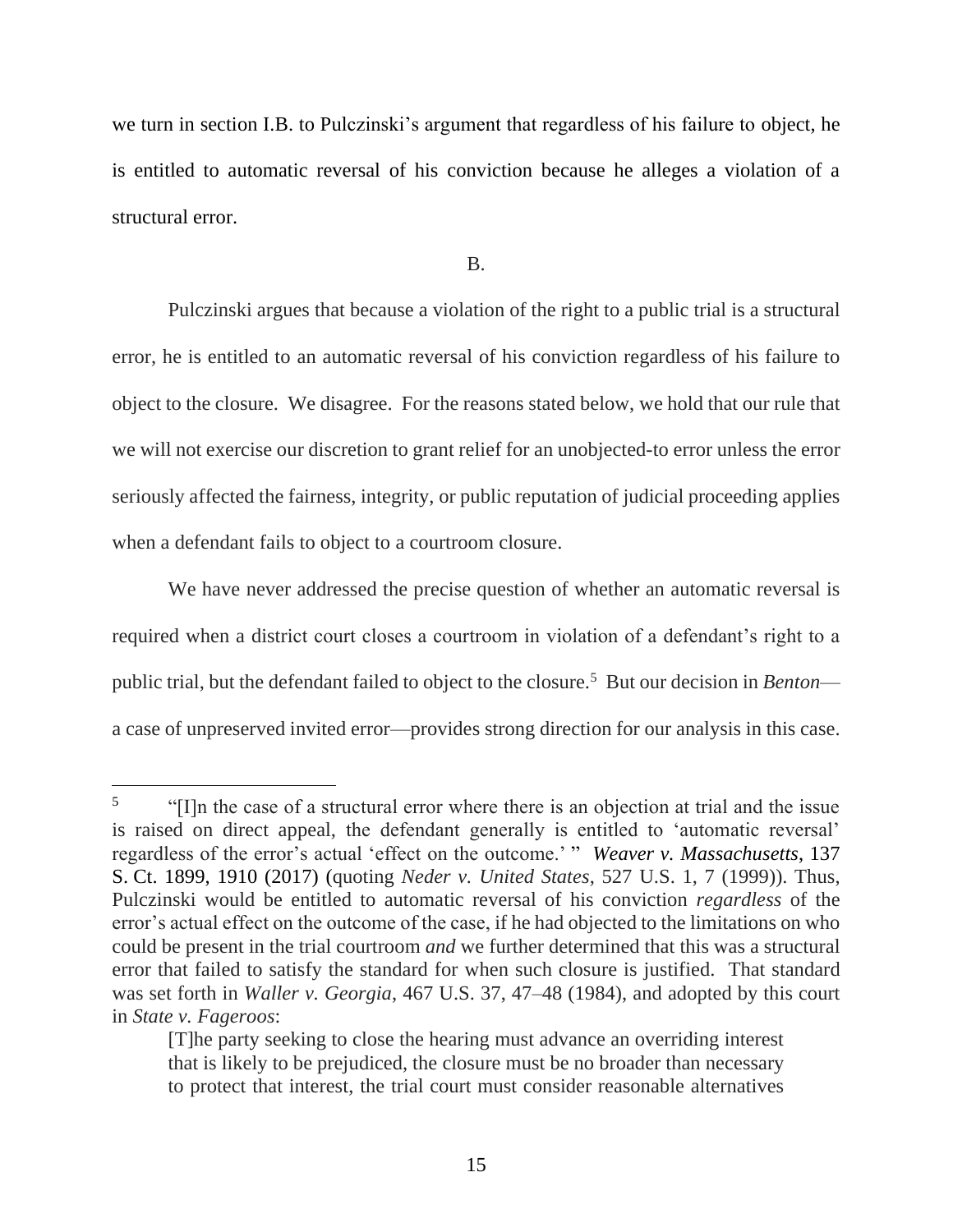In *Benton*, we considered a situation where a defendant *requested* closure and then claimed on appeal that the closure violated his right to a public trial. 858 N.W.2d at 539– 40. We recognized that a violation of the right to a public trial is a form of structural error. *Id.* at 540 n.1. But we did not automatically reverse. Rather, drawing on plain error precedents, we concluded that the closure must seriously affect the fairness, integrity, or public reputation of judicial proceedings and, concluding that it did not, we declined to exercise our discretion to grant relief to correct the claimed error. *Id.* at 540–41.<sup>6</sup> We did not reach the substantive question of whether, under the standard established in *Waller*, *see supra* n.5, the closure in fact violated the defendant's right to a public trial. We did not

to closing the proceeding, and it must make findings adequate to support the closure.

<sup>531</sup> N.W.2d 199, 201–02 (Minn. 1995) (quoting *Waller*, 467 U.S. at 48) (alteration in *Fageroos*). But based on our resolution of the case, we need not reach the issue of whether the district court's directive placing limitations on public presence in the trial courtroom was justified under the *Waller* test. Further, even under the *Waller* standard, a defendant is not always entitled to a new trial. The remedy for denying a defendant's right to a public trial "should be appropriate to the violation, and a retrial is not required if a remand will remedy the violation." *State v. Bobo*, 770 N.W.2d 129, 139 (Minn. 2009); *see Waller*, 467 U.S. at 50 (remanding a case for a public suppression hearing when the closure of the previous suppression hearing violated the defendant's right to a public trial and holding that if the same evidence were suppressed at the new hearing, there would be no new trial).

We reasoned that "Benton requested the courtroom closures because he believed they would benefit his defense, yet now he seeks a second bite at the apple because he did not receive the result he wanted." *Benton*, 858 N.W.2d at 541. We further observed that the closures were not unlimited, but instead were restricted to the aspects of the trial that warranted closure. *Id*. "Under these circumstances, allowing Benton to request courtroom closures at trial and then receive relief on appeal would *thwart* the fairness, integrity, and public reputation of judicial proceedings." *Id*. (citing *United States v. Cotton*, 535 U.S. 625, 634 (2002)).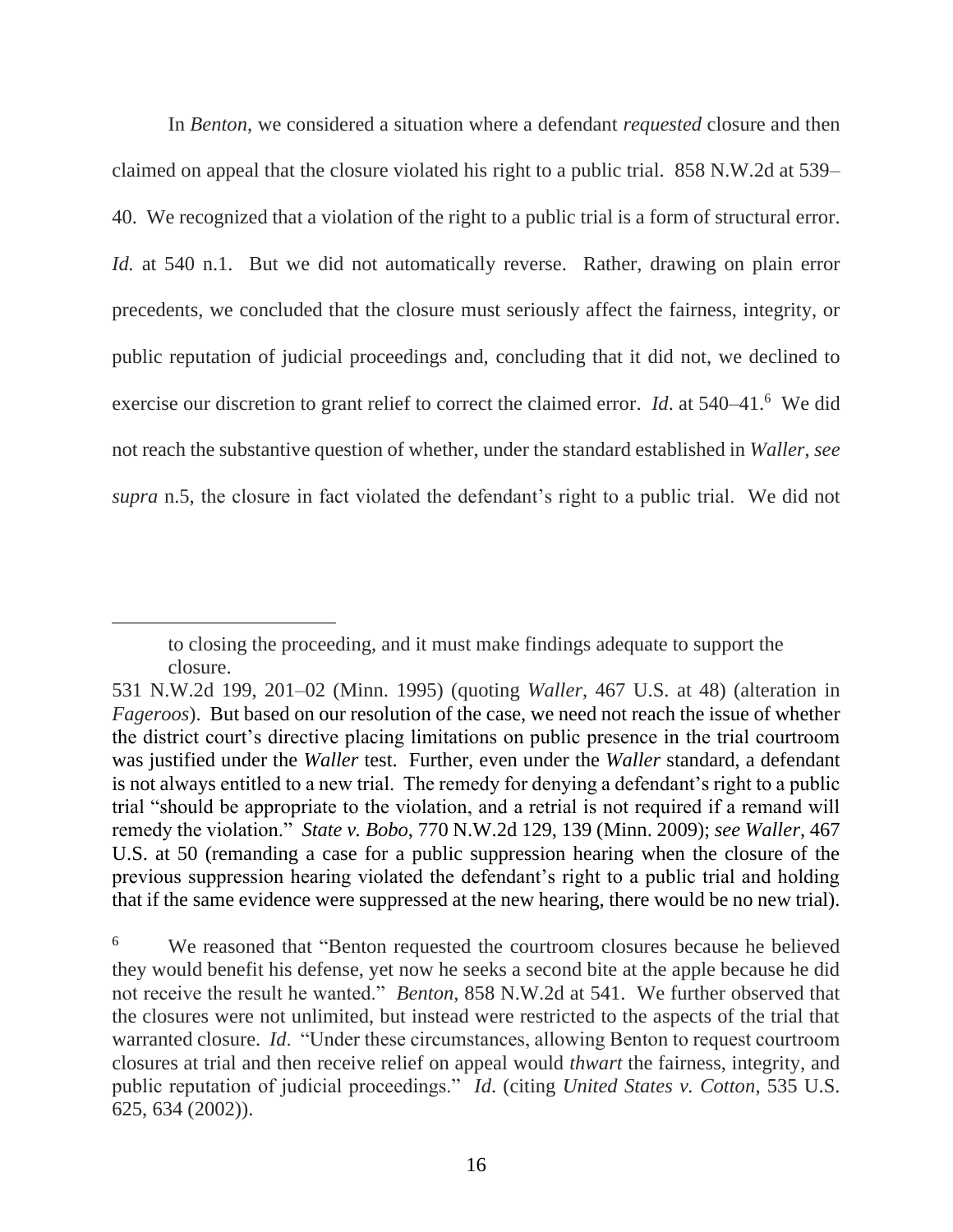decide whether the district court erred by granting the courtroom closure requests. *Benton*, 858 N.W.2d at 540.

The fact that the defendant in *Benton* affirmatively requested the structural error and Pulczinski did not (he simply did not object) does not change the analysis. The rationale for our decision in *Benton* was that a denial-of-public-trial-right structural error remains subject to state procedural rules on forfeited claims. *Id.* at 540 n.1; *see Weaver*, 137 S. Ct. at 1910 (recognizing that the fact that an error is structural does not carry "talismanic significance as a doctrinal matter")*.* As we discussed in the prior section, we may not exercise our discretionary power to grant relief based on an unobjected-to error unless the error seriously affects the fairness, integrity, or public reputation of judicial proceedings such that a failure to correct the error would have an impact beyond the current case by causing the public to seriously question the fairness and integrity of our judicial system. Accordingly, whether the error is affirmatively invited or simply unobjected to, we will not exercise our discretion to grant relief to correct the unpreserved public-trial-right structural error unless the error seriously affects the fairness, integrity, or public reputation of judicial proceedings.<sup>7</sup>

Pulczinski's argument to the contrary conflates two distinct concepts. On the one hand, the reason we automatically reverse for objected-to structural errors is that such errors affect the framework within which the trial proceeds such that the error defies

<sup>7</sup> In the analysis of whether, in a particular case, a trial closure seriously affected the fairness, integrity, or public reputation of judicial proceedings, the fact that a defendant requested a trial closure may weigh differently than a situation where the State requested, or (as here) the district court ordered, the closure and the defendant failed to object.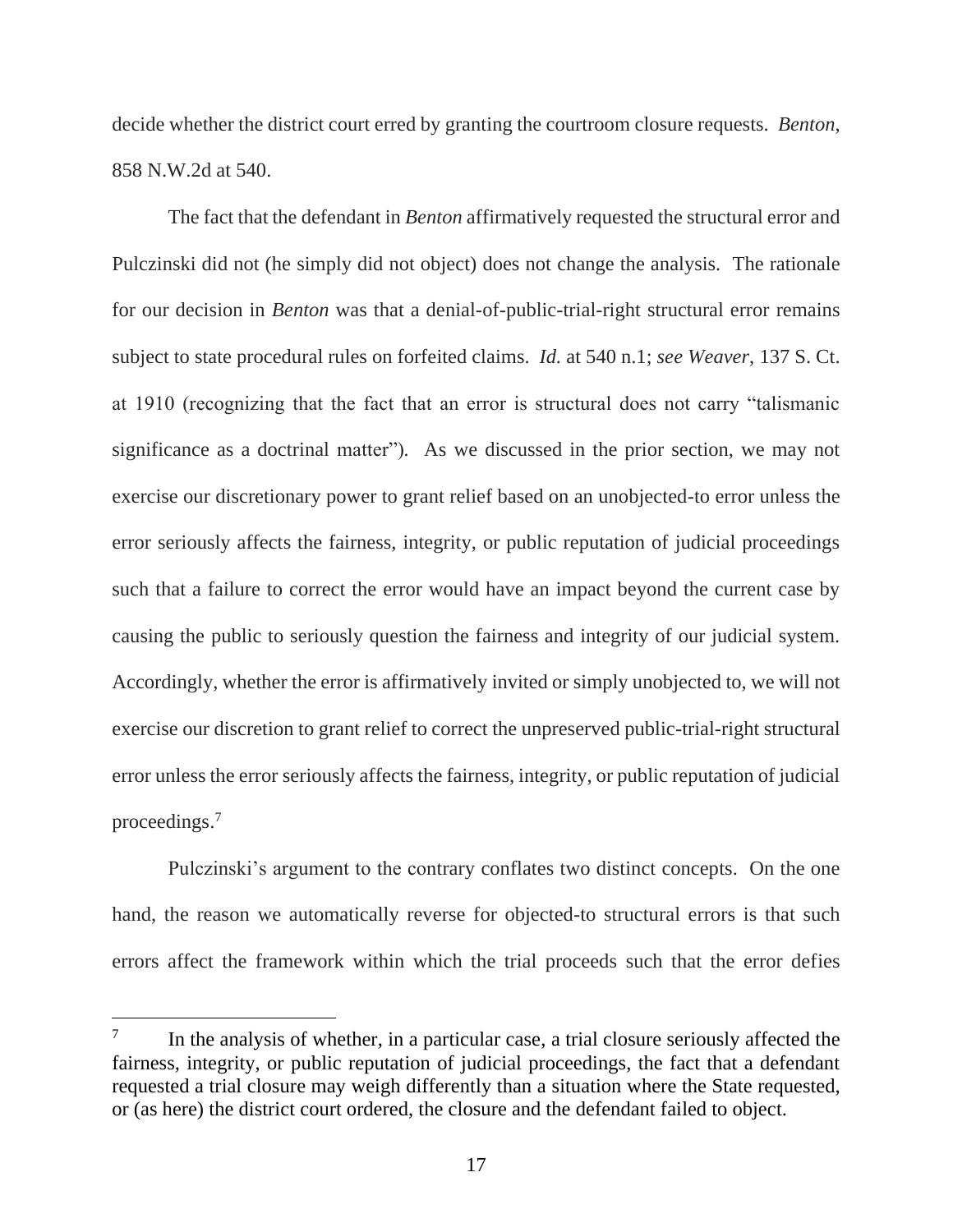analysis for harmless error. *Weaver*, 137 S. Ct. at 1907–08. Stated another way, structural error demands reversal because harm to the defendant is irrelevant, either because we protect the right for reasons independent of preventing harm to the defendant, the harm flowing from the violation of the right is simply too hard to measure, or the violation of the right always results in fundamental unfairness. *Id.* at 1908.

On the other hand, as discussed above, our forfeiture jurisprudence (which is a preliminary inquiry regarding our power to grant relief) has a different purpose, including encouraging parties to raise errors before the district court when the district court can cure any potential error and avoid any resulting harm. *See Weaver*, 137 S. Ct. at 1912. Accordingly, the default rule is that an unobjected-to error is forfeited and can be a source of relief only when the claimed error seriously affected the fairness, integrity, or public reputation of judicial proceedings. *State v. Epps*, 964 N.W.2d 419, 422 (Minn. 2021); *see Olano*, 507 U.S. at 732. This inquiry into the effect of the error on the fairness, integrity, or public reputation of judicial proceedings is not concerned with whether an error caused harm to the particular defendant.<sup>8</sup> The *Weaver* Court observed that "[a]n error can count

<sup>&</sup>lt;sup>8</sup> We are not saying that, under the plain-error doctrine, harm is not relevant. We are saying that harm to the defendant is not relevant to the ultimate question of whether the error seriously affected the fairness, integrity, or public reputation of a judicial proceeding. It is true that under the plain-error rule, even when the error seriously affects the fairness, integrity, or public reputation of judicial proceedings, we cannot exercise our discretion to grant relief to correct an unpreserved claim unless the error was plain and it affected the defendant's substantial rights. *Epps*, 964 N.W.2d at 422–23; *see* Minn. R. Crim. P. 31 (distinguishing between harmless error and plain error); *see also Olano*, 507 U.S. at 736 (noting that the discretion to consider an unpreserved error under Fed. R. Crim. P. 52 should be employed only in those circumstances where a miscarriage of justice would otherwise result). But nothing in our jurisprudence requires that we address whether an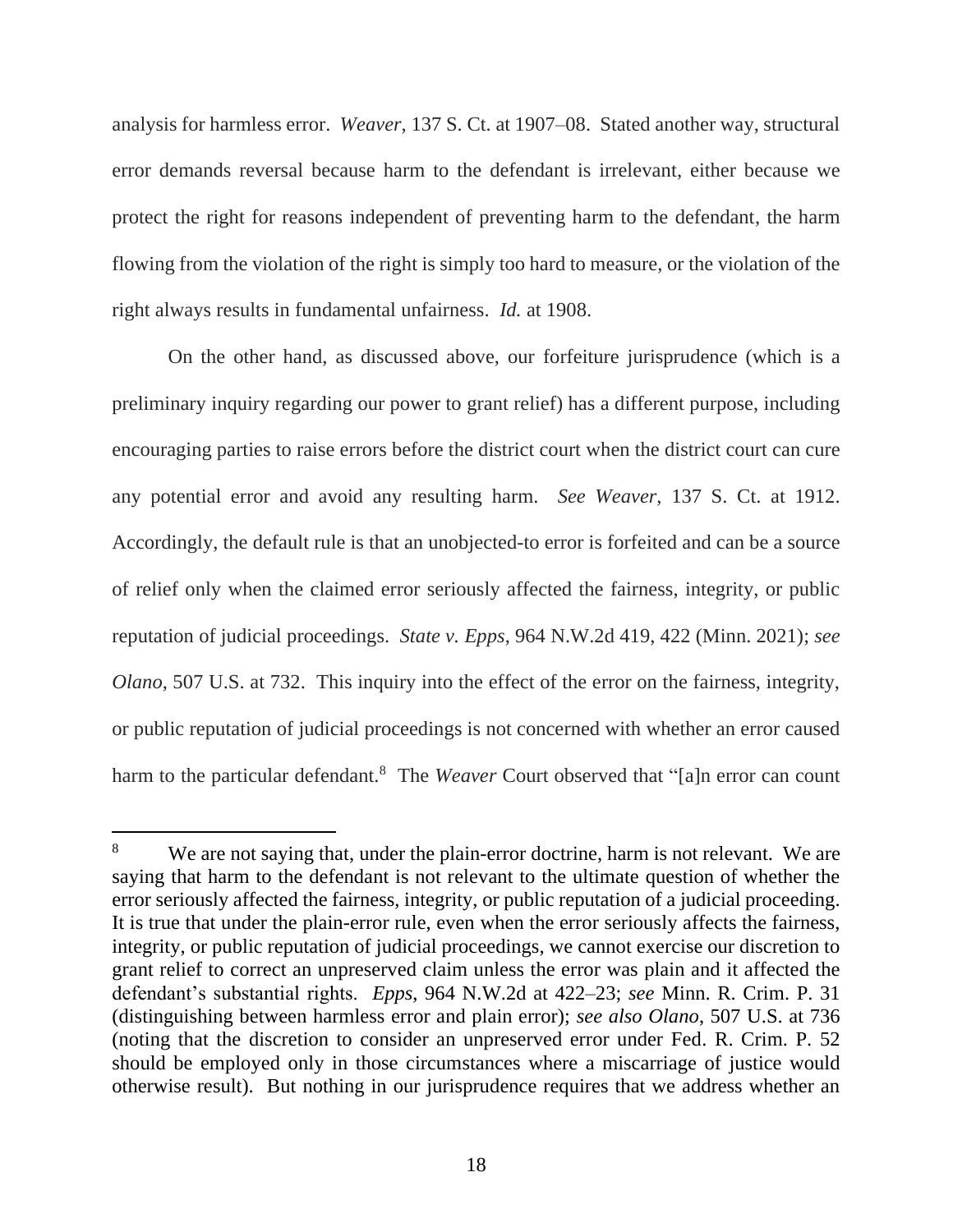as structural even if the error does not lead to fundamental unfairness in every case." 137

S. Ct. at 1908.

More pertinent to this case, the *Weaver* Court determined that, "while the publictrial right is important for fundamental reasons, in some cases an unlawful closure might take place and yet the trial still will be fundamentally fair from the defendant's standpoint." *Id*. at 1910; *see generally* Zachary L. Henderson, *A Comprehensive Consideration of the Structural-Error Doctrine*, 85 Mo. L. Rev. 965, 1005–06 (Fall 2020).<sup>9</sup> Unlike some other

error occurred, that the error was plain, and that the error affected the defendant's substantial rights before we determine that the asserted error did not seriously affect the fairness, integrity, or public reputation of judicial proceedings. Stated more succinctly, harm to the defendant matters in the plain error analysis, but we need not reach the question of individual harm if we conclude that the asserted error did not seriously affect the fairness, integrity, or public reputation of judicial proceedings.

We also observe that Pulczinski is correct on one important part of his argument. Because structural errors defy analysis for harm, we assume that structural errors are harmful when we apply the plain-error test to structural errors. Of course, there is no need to consider whether we have the power to grant relief when there is no error, so the error element of the plain-error rule applies even in cases of claimed structural error. And we leave for another day the question of whether the defendant must prove that an error was plain before we can exercise our discretion to grant relief to correct an unobjected-to structural error. But once again, even if we assumed that the denial of the right to a public trial substantially harmed Pulczinski, we still will not exercise our discretion to consider an unpreserved error unless we further conclude that the error seriously affected the fairness, integrity, or public reputation of judicial proceedings. *Epps*, 964 N.W.2d at 422.

<sup>&</sup>lt;sup>9</sup> Our analysis is specifically limited to a particular type of structural error: a violation of the right to a public trial. We do not decide today whether other types of structural errors may require automatic reversal even when those errors are unpreserved at trial. For instance, the *Weaver* Court noted that some errors are deemed structural because the error "always results in fundamental unfairness." 137 S. Ct. at 1908 (identifying the right to an attorney in a criminal proceeding and the right to a reasonable doubt instruction as examples); *see also State v. Brown*, 732 N.W.2d 625, 630 (Minn. 2007) (stating in dicta that inclusion of a biased juror was structural error that required automatic reversal even after the defendant's lawyer failed to challenge the juror for cause or exercise a peremptory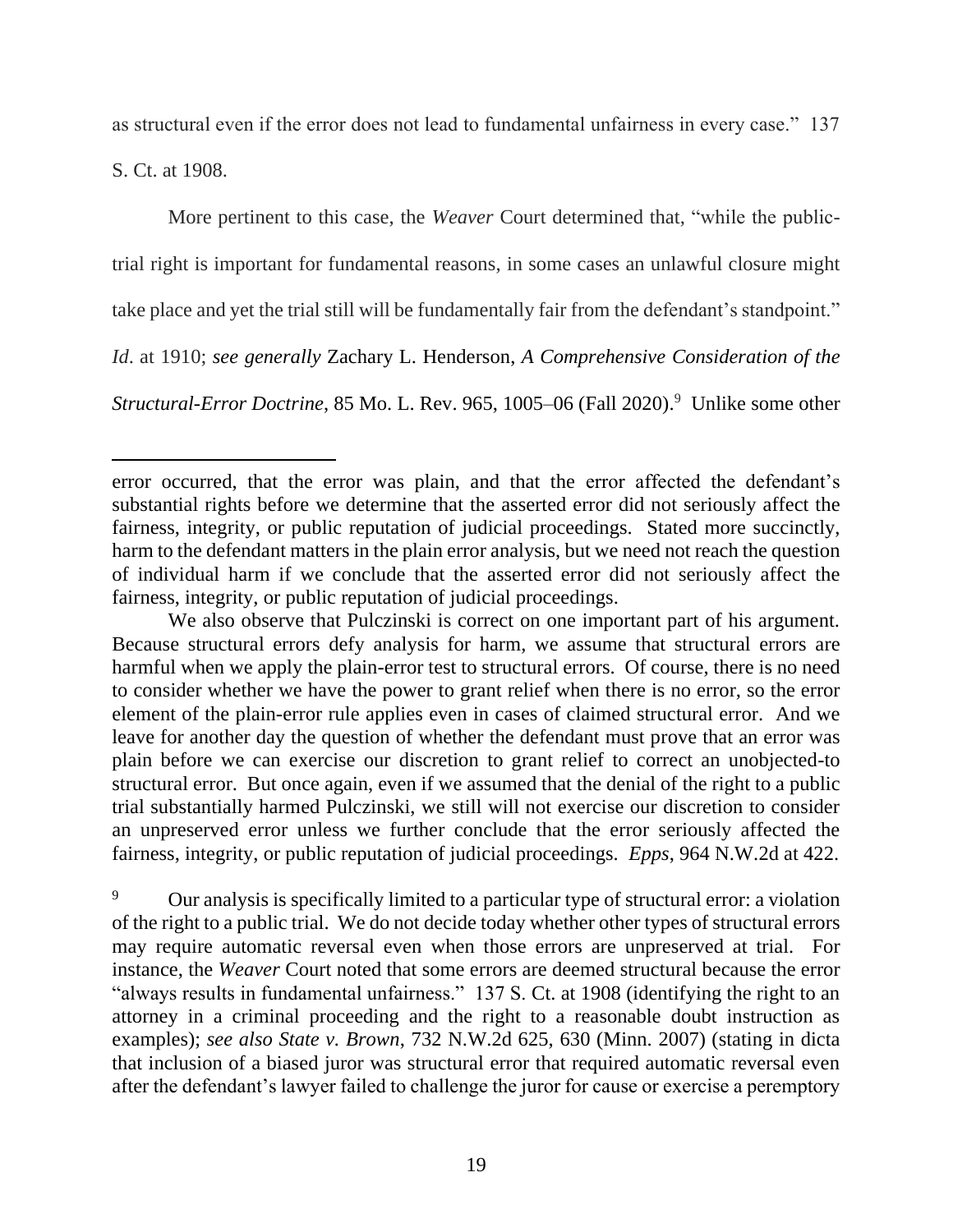forms of structural error, "the right to a public trial is not an absolute right" and may "give way in certain cases to other rights or interests." *State v. Fageroos*, 531 N.W.2d 199, 201 (Minn. 1995) (citation omitted).

Accordingly, we will not exercise our discretion to grant relief for an unobjected-to courtroom closure unless the allegedly erroneous closure seriously affected the fairness, integrity, or public reputation of judicial proceedings. Consequently, even if we assumed that the unobjected-to limitations that the district court placed on the public's presence in the trial courtroom amounted to an error that was plain and that affected Pulczinski's substantial rights, we will not grant relief to correct the error unless our failure to do so will cause the public to seriously question the fairness and integrity of our judicial system. It is to that question that we now turn.

# $C_{\cdot}$

No one contests that the serious health concerns presented by the COVID-19 pandemic generally justified adjustments to trial procedures, including reconfiguring courtrooms and limiting the number of persons allowed in courtrooms to accommodate the need for physical distancing and to assuage concerns of potential jurors without whom no jury trial could be held. The protocols adopted by the district court in this case were carefully considered and reviewed within Pennington County and by state court

strike). To the extent that the broad language we used in dicta in *Brown*—that "[s]tructural errors always invalidate a conviction whether or not a timely objection to the error was made"—has persuasive value, it is limited to the context of the structural error at issue in that particular case. 732 N.W.2d at 630; *see State v. Little*, 851 N.W.2d 878, 889 n.3 (Minn. 2014) (Stras, J., dissenting) ("It is an open question in Minnesota whether unpreserved structural errors lead to the automatic reversal of a conviction.")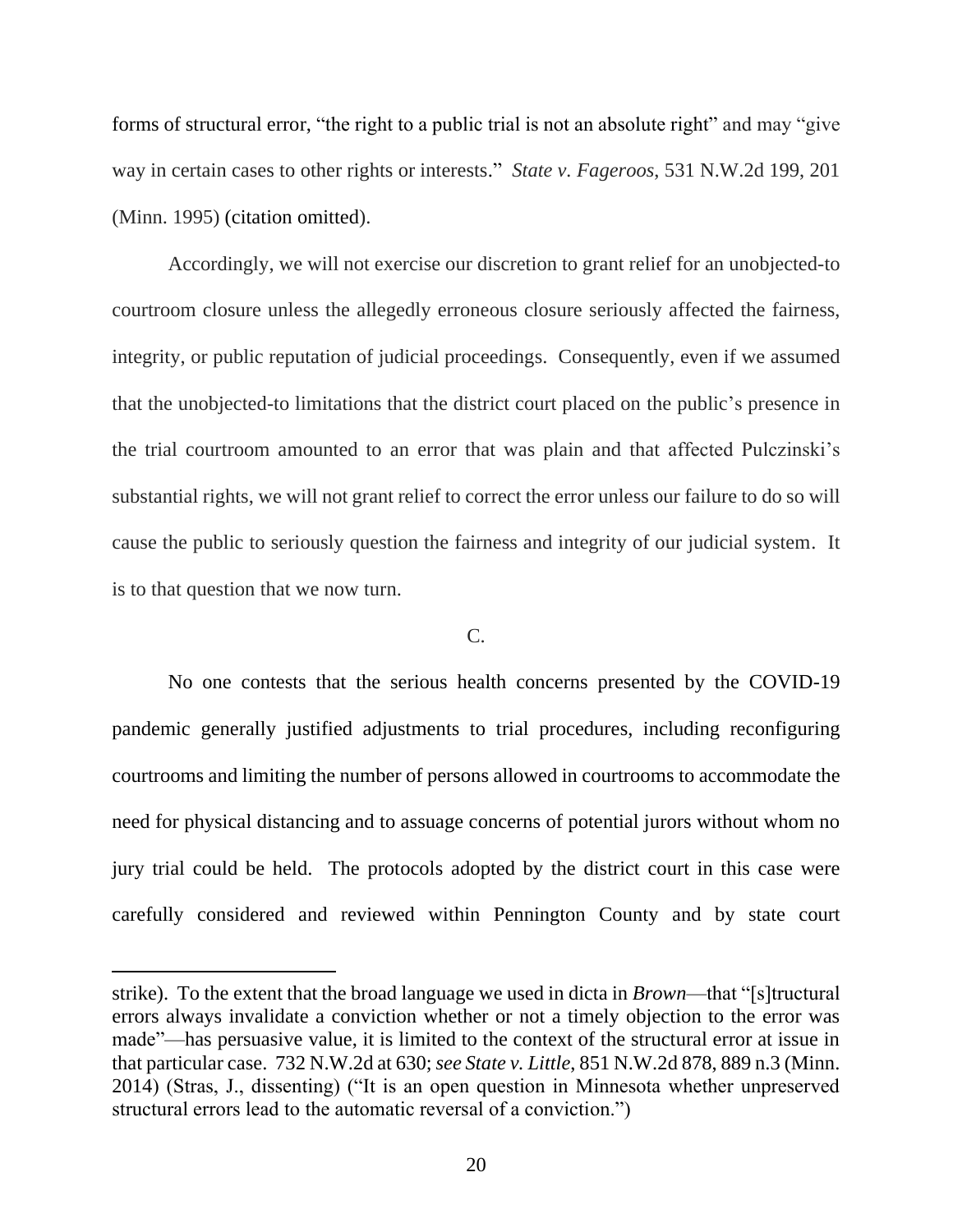administration. Moreover, the protocols allowed the trial to proceed without further extended delays. U.S. Const. amend. VI (stating that "the accused shall enjoy the right to a *speedy* and public trial" (emphasis added)); Minn. Const. art. 1 § 6 (same).

Although Pulczinski asserts that he was personally prejudiced by the lack of a twoway video feed between the trial courtroom and the viewing rooms in the courthouse and by the exclusion of a few members of his family from the courtroom, he makes no argument that a failure to correct those errors will seriously affect the fairness, integrity, or public reputation of judicial proceedings generally. We perceive no reason why a failure to correct the alleged error will cause the public to seriously question the fairness and integrity of our judicial system. Accordingly, we may not exercise our limited discretion under the plain-error doctrine<sup>10</sup> to grant the relief that Pulczinski requests based on the unobjected-

<sup>&</sup>lt;sup>10</sup> The State asserts that Pulczinski consented to the limitations that the district court placed on public access to the trial and thus, the invited-error doctrine applies rather than the plain-error doctrine. Pulczinski disagrees that he consented to the restrictions placed on public access to the trial courtroom. Accordingly, Pulczinski argues that, if his structural error argument discussed in Part I.B. fails, the plain-error doctrine applies. We need not resolve the issue of whether Pulczinski consented to the limitations. For the reasons already stated, we conclude that any claimed error in limiting public presence in the trial courtroom did not seriously affect the fairness, integrity, or public reputation of judicial proceedings. Accordingly, even under Pulczinski's preferred plain-error standard, we do not have discretion to grant the relief he seeks. Moreover, Pulczinski's claim would fail for the same reason under the invited-error doctrine. We have not always been clear about the concept of "invited error" and the circumstances under which appellate courts may grant relief for unpreserved errors. Unpreserved error may fall into several categories: errors where an objection was not made, errors that a party invited by an affirmative act, and errors to which a party consented. "Invited error" includes the second and third types of unpreserved error. It is a species of estoppel, *Majerus v. Guelsow*, 113 N.W.2d 450, 457 (Minn. 1962), rather than a pure forfeiture doctrine. Over time, we have variously suggested three different rules: (1) that a litigant is not entitled to any relief for errors he invited, *see Majerus*, 113 N.W.2d at 457; *State v. Weigold*, 160 N.W.2d 577, 579–80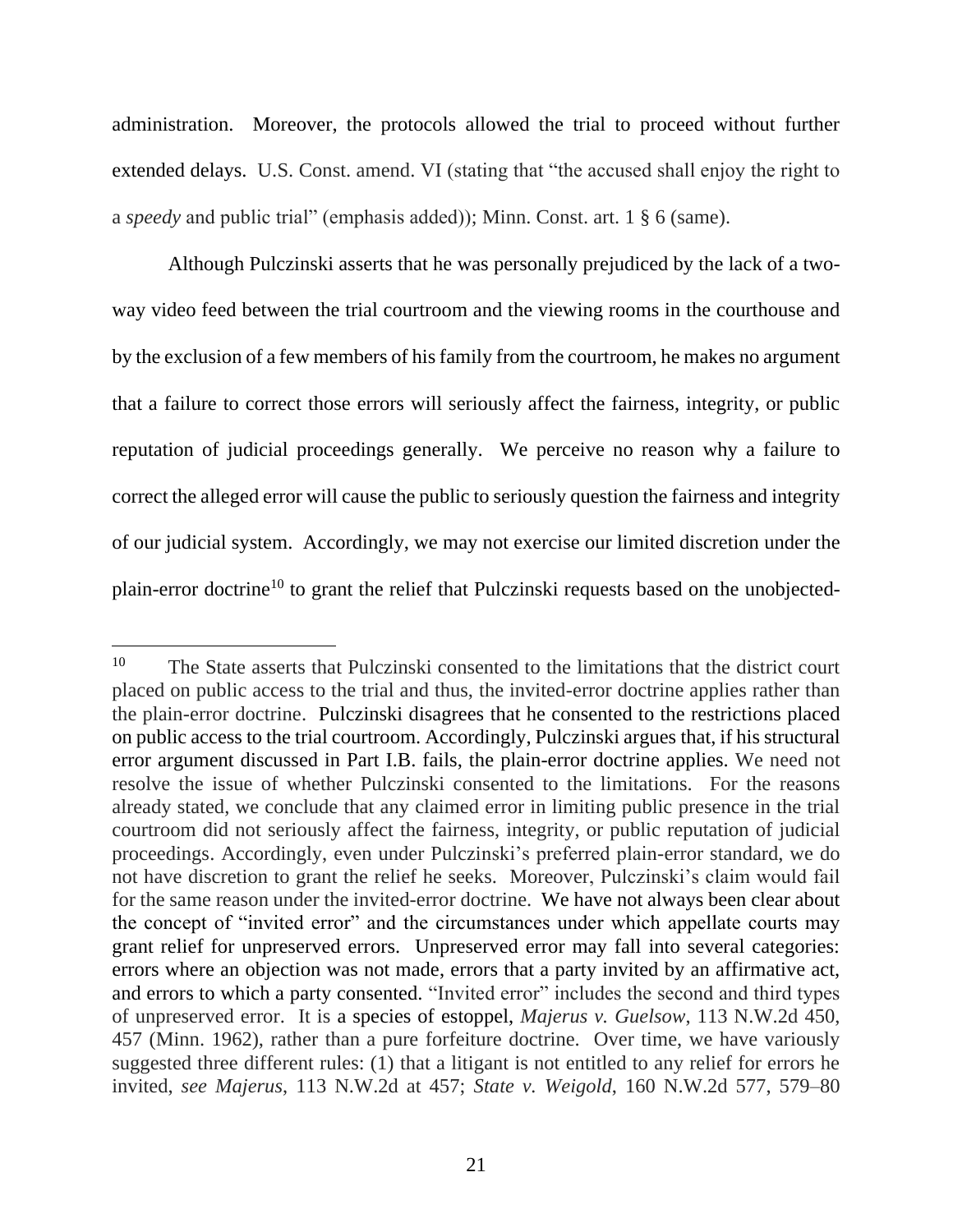to limitations that, in response to the COVID-19 pandemic, the district court placed on the presence of the public in the courtroom during the trial.

II.

We next consider whether the district court committed reversible error when it denied Pulczinski's motion for a *Schwartz* hearing<sup>11</sup> to determine whether Juror #8 gave false answers on voir dire that concealed prejudice or bias toward one of the parties. We review a refusal to grant a *Schwartz* hearing for an abuse of discretion. *State v. Mings*, 289 N.W.2d 497, 498 (Minn. 1980).

A *Schwartz* hearing provides a party an opportunity to impeach a verdict due to juror misconduct or bias. A verdict may be impeached by testimony establishing that a juror

<sup>(</sup>Minn. 1968); (2) that we assess whether we have discretion to grant relief for all categories of unpreserved errors (invited errors, consented-to errors, and unobjected-to errors) under the plain error doctrine, *see State v. Everson*, 749 N.W.2d 340, 348–49 (Minn. 2008); *State v. Carridine*, 812 N.W.2d 130, 142 (Minn. 2012); *State v. Goelz*, 743 N.W.2d 249, 258 (Minn. 2007); *State v. Giese*, 561 N.W.2d 152, 159 (Minn. 1997); and (3) that we may grant relief for invited errors that seriously affect the fairness, integrity, or public reputation of judicial proceedings, *State v. Benton*, 858 N.W.2d 535, 539 (Minn. 2015). The older, first formulation is not the law in Minnesota. The requirement that the error must seriously affect the fairness, integrity, or public reputation of judicial proceedings before we may exercise our discretion to grant relief applies under both the second and third rule of law. We leave for another day to more fully address the parameters of, and relationship between, the second and third rules of law.

<sup>11</sup> A *Schwartz* hearing is named for our decision in *Schwartz v. Minneapolis Suburban Bus Co*., 104 N.W.2d 301 (Minn. 1960), now codified in Minn. R. Crim. P. 26.03, subd. 20(6). That rule provides that

<sup>[</sup>a] defendant may move the court for a hearing to impeach the verdict. Juror affidavits are not admissible to impeach a verdict. At an impeachment hearing, jurors must be examined under oath and their testimony recorded. Minnesota Rule of Evidence 606(b) governs the admissibility of evidence at an impeachment hearing.

Minn. R. Crim. P. 26.03, subd. 20(6).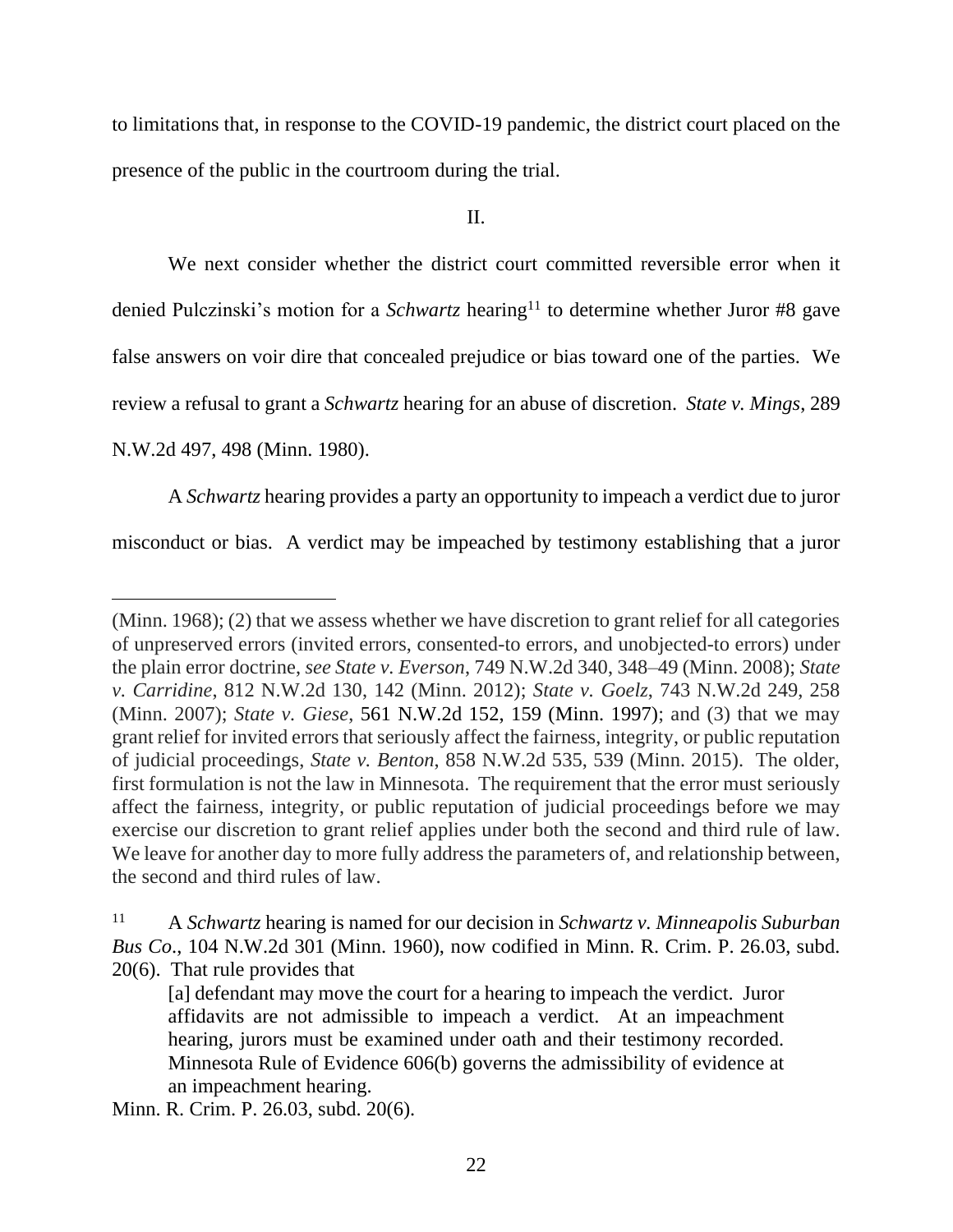gave false answers during voir dire that concealed prejudice or bias toward one of the parties. *See* Minn. R. Crim. P. 26.03, subd. 20(6) (incorporating Minn. R. Evid. 606(b)). Although a *Schwartz* hearing should be liberally granted, *State v. Benedict*, 397 N.W.2d 337, 339 (Minn. 1986), a district court need not hold one unless the party seeking review first establishes a prima facie case of juror misconduct or bias. "To establish a prima facie case, a defendant must submit sufficient evidence, which, standing alone and unchallenged, would warrant the conclusion of jury misconduct." *State v. Larson*, 281 N.W.2d 481, 484 (Minn. 1979).

We conclude that the district court did not abuse its discretion by denying Pulczinski a *Schwartz* hearing because Pulczinski failed to submit sufficient evidence, which, standing alone and unchallenged, warranted the conclusion that Juror #8 gave false answers during voir dire that concealed prejudice or bias toward one of the parties. None of Juror #8's Facebook friends were listed as witnesses in the case.<sup>12</sup> None of Juror #8's Facebook friends shared a last name with the victim. Additionally, Juror #8 had not affirmatively interacted with any of the identified Facebook friends for several years before voir dire. The only interaction between Juror #8 and one of the Facebook friends that occurred close to the time of the murder was when an uncle of the victim (with a different last name) "liked" a wedding photo that Juror #8 posted on May 12, 2019. Moreover, Pulczinski

<sup>&</sup>lt;sup>12</sup> During voir dire questioning, Juror #8 indicated that she knew some of the potential witnesses identified by the parties. The State questioned her about her relationship with those witnesses.